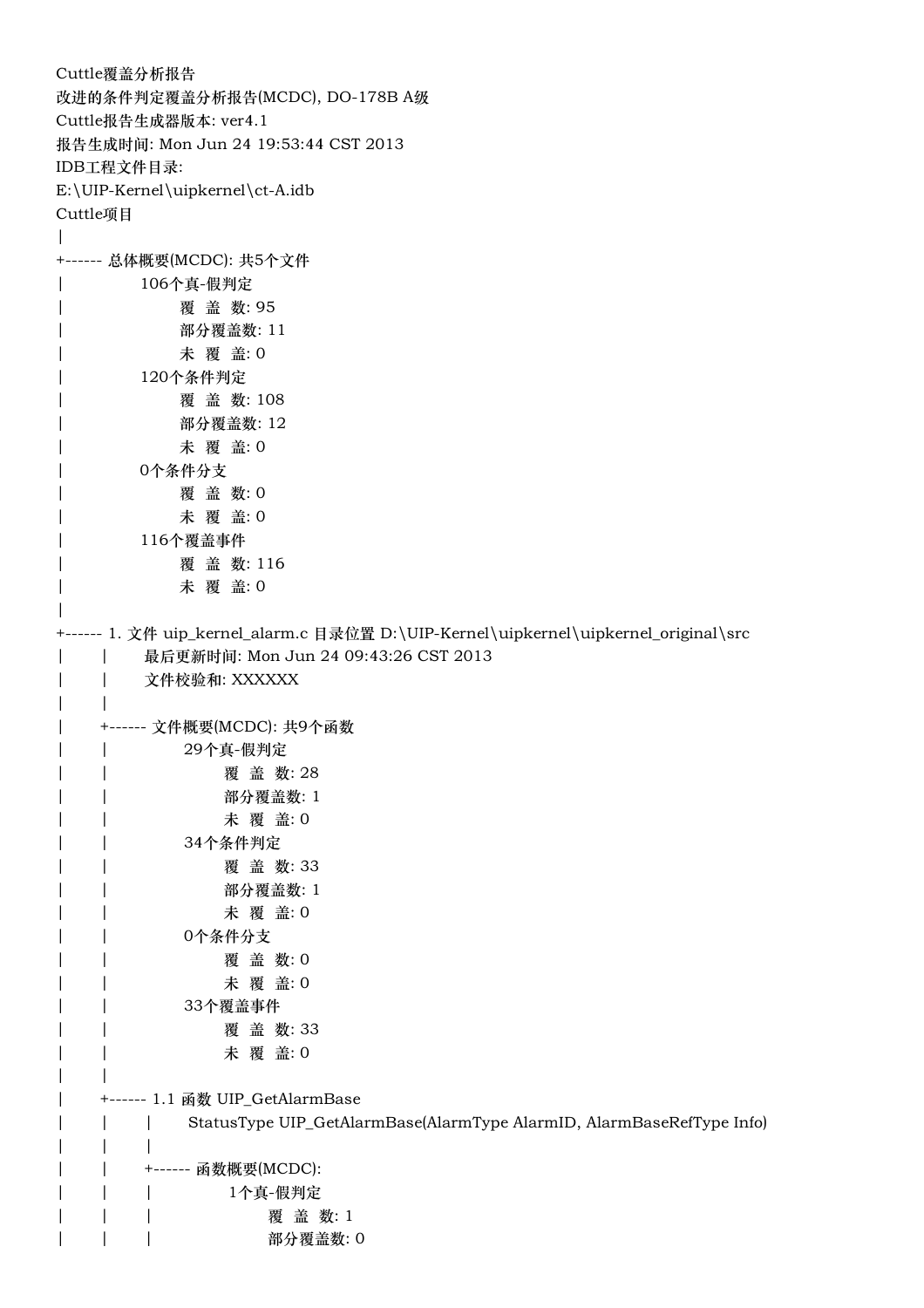| 未 覆 盖: 0                                                     |
|--------------------------------------------------------------|
| 1个条件判定                                                       |
| 覆盖数:1                                                        |
| 部分覆盖数: 0                                                     |
| 未 覆 盖: 0                                                     |
| 0个条件分支                                                       |
| 覆盖数:0                                                        |
| 未 覆 盖: 0                                                     |
| 3个覆盖事件                                                       |
| 覆盖数:3                                                        |
| 未 覆 盖: 0                                                     |
|                                                              |
| +------ coverage行 459: 函数入口                                  |
|                                                              |
| 覆盖                                                           |
|                                                              |
| +------ decision行 462: if语句                                  |
| AlarmID > uipAlarmNumber                                     |
|                                                              |
| $\mathbf{F}$<br>T <sup>1</sup>                               |
| 01:                                                          |
|                                                              |
| +------ coverage行 464: 函数返回语句                                |
| return (E_OS_ID);                                            |
| 覆盖                                                           |
|                                                              |
| +------ coverage行 471: 函数返回语句                                |
| return (E_OK);                                               |
| 覆盖                                                           |
|                                                              |
| +------ 1.2 函数 UIP_GetAlarm                                  |
| StatusType UIP_GetAlarm(AlarmType AlarmID, TickRefType Tick) |
|                                                              |
| +------ 函数概要(MCDC):                                          |
| 3个真-假判定                                                      |
| 覆盖数:3                                                        |
| 部分覆盖数:0                                                      |
| 未 覆 盖: 0                                                     |
| 3个条件判定                                                       |
| 覆盖数:3                                                        |
| 部分覆盖数:0                                                      |
| 未 覆 盖: 0                                                     |
| 0个条件分支                                                       |
| 覆盖数:0                                                        |
| 未 覆 盖: 0                                                     |
| 4个覆盖事件                                                       |
| 覆盖数: 4                                                       |
| 未 覆 盖: 0                                                     |
|                                                              |
| +------ coverage行 530: 函数入口                                  |
| $\{$                                                         |
|                                                              |

| |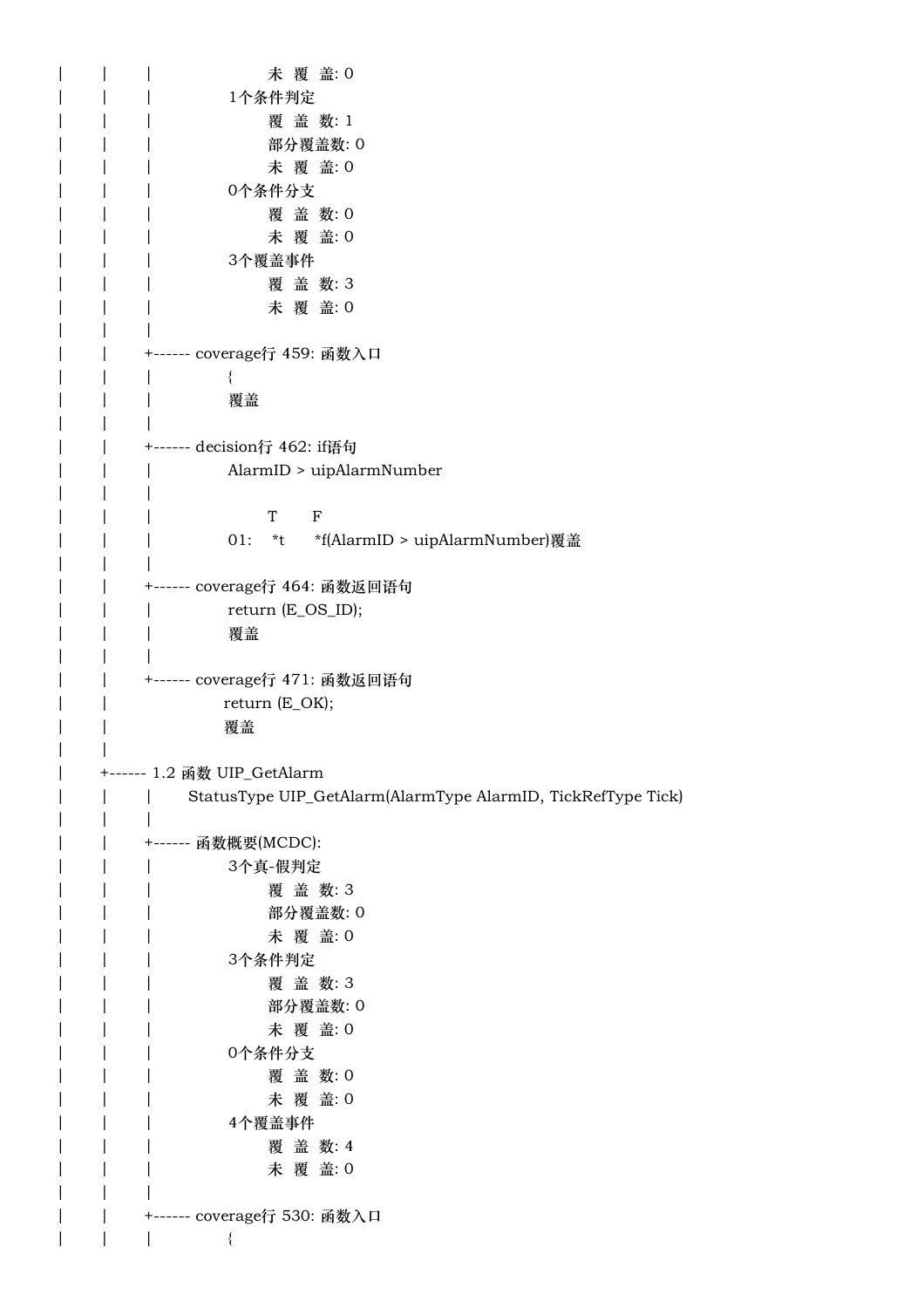| | | 覆盖 | | | | | +------ decision行 534: if语句 | | | AlarmID > uipAlarmNumber | | | | | | T F | | 01: \*t \*f(AlarmID > uipAlarmNumber)覆盖 | | | | | +------ coverage行 536: 函数返回语句 | | return (E\_OS\_ID); | | | 覆盖 | | | | | +------ decision行 544: if语句 | | | (alarmPtr -> uipAlarmState) == uip\_ALARM\_OFF  $| \cdot |$ | | | T F | | | 01: \*t \*f((alarmPtr -> uipAlarmState) == uip\_ALARM\_OFF)覆盖 | | | | | +------ coverage行 549: 函数返回语句 | | return (E\_OS\_NOFUNC); | | | 覆盖  $| \cdot |$ | | +------ decision行 553: if语句 | | | (alarmPtr -> uipAlarmValue) >= ((alarmPtr -> uipCounterPtr) -> uipCtrValue)  $| \cdot |$   $| \cdot |$ | | | T F | | | 01: \*t \*f((alarmPtr -> uipAlarmValue) >= ((alarmPtr -> uipCounterPtr) -> uipCtrValue))覆盖 | | | | | +------ coverage行 568: 函数返回语句 | | return (E\_OK); | | 覆盖 | | | +------ 1.3 函数 UIP\_SetRelAlarm | | | StatusType UIP\_SetRelAlarm(AlarmType AlarmID, TickType increment, TickType cycle) | | | | | +------ 函数概要(MCDC): | | | 6个真-假判定 | | | 覆 盖 数: 6 | | | 部分覆盖数: 0 | | | 未 覆 盖: 0 | | | 8个条件判定 | | | 覆 盖 数: 8 | | | 部分覆盖数: 0 | | | | 未 覆 盖: 0 | | | 0个条件分支 | | | 覆 盖 数: 0 | | | 本覆 盖: 0 | | | 6个覆盖事件 | | | | 覆 盖 数: 6 | | | 本覆 盖: 0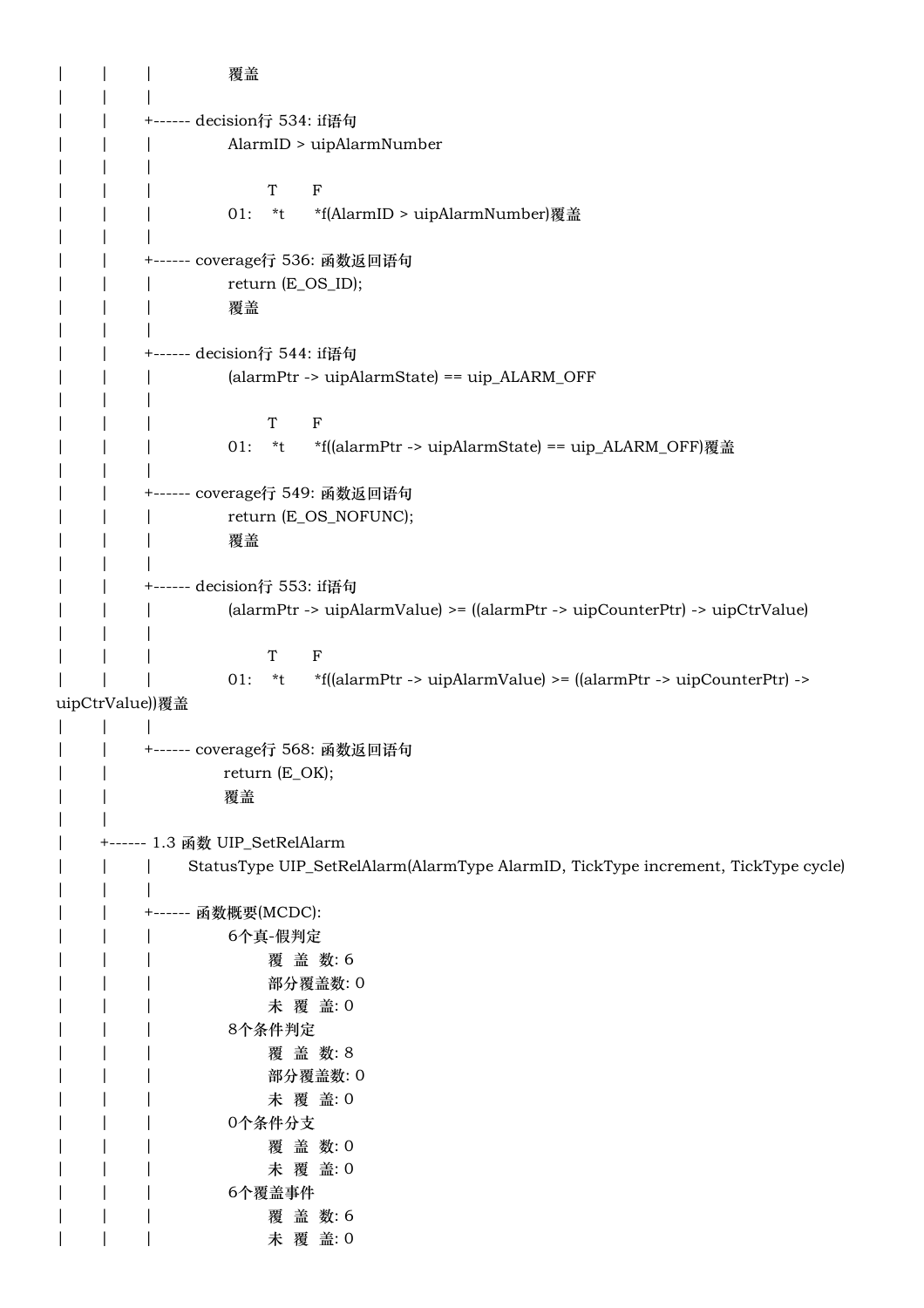| | | | | +------ coverage行 650: 函数入口 | | | { | | | 覆盖 | | | | | +------ decision行 655: if语句 | | | AlarmID > uipAlarmNumber | | | | | | T F | | 01: \*t \*f(AlarmID > uipAlarmNumber)覆盖 | | | | | +------ coverage行 657: 函数返回语句 | | | return (E\_OS\_ID); | | | 覆盖 | | | | | +------ decision行 666: if语句 | | | (alarmPtr -> uipAlarmState) == uip\_ALARM\_ON | | | | | | T F | | | 01: \*t \*f((alarmPtr -> uipAlarmState) == uip\_ALARM\_ON)覆盖 | | | | | +------ coverage行 671: 函数返回语句 | | return (E\_OS\_STATE); | | | 覆盖 | | | | | +------ decision行 675: if语句 | | | increment > (((alarmPtr -> uipCounterPtr) -> uipCtrBase) -> maxAllowedValue) | | | | | | T F | | | 01: \*t \*f(increment > (((alarmPtr -> uipCounterPtr) -> uipCtrBase) -> maxAllowedValue))覆盖 | | | | | +------ coverage行 681: 函数返回语句 | | | return (E\_OS\_VALUE); | | | 覆盖 | | | | | +------ decision行 685: if语句中的条件表达式 | | | (cycle!=0) && ((cycle < ((alarmPtr -> uipCounterPtr) -> uipCtrBase) -> minCycle) || (cycle > ((alarmPtr -> uipCounterPtr) -> uipCtrBase) -> maxAllowedValue)) | | | | | | T F | | 01: \*ttx \*fxx((cycle!=0))覆盖 | | | \*tft \*fxx | | | 02: \*ttx \*tff((cycle < ((alarmPtr -> uipCounterPtr) -> uipCtrBase) -> minCycle))覆盖 | | | 03: \*tft \*tff((cycle > ((alarmPtr -> uipCounterPtr) -> uipCtrBase) -> maxAllowedValue))覆盖 | | | | | +------ coverage行 691: 函数返回语句 | | | return (E\_OS\_VALUE);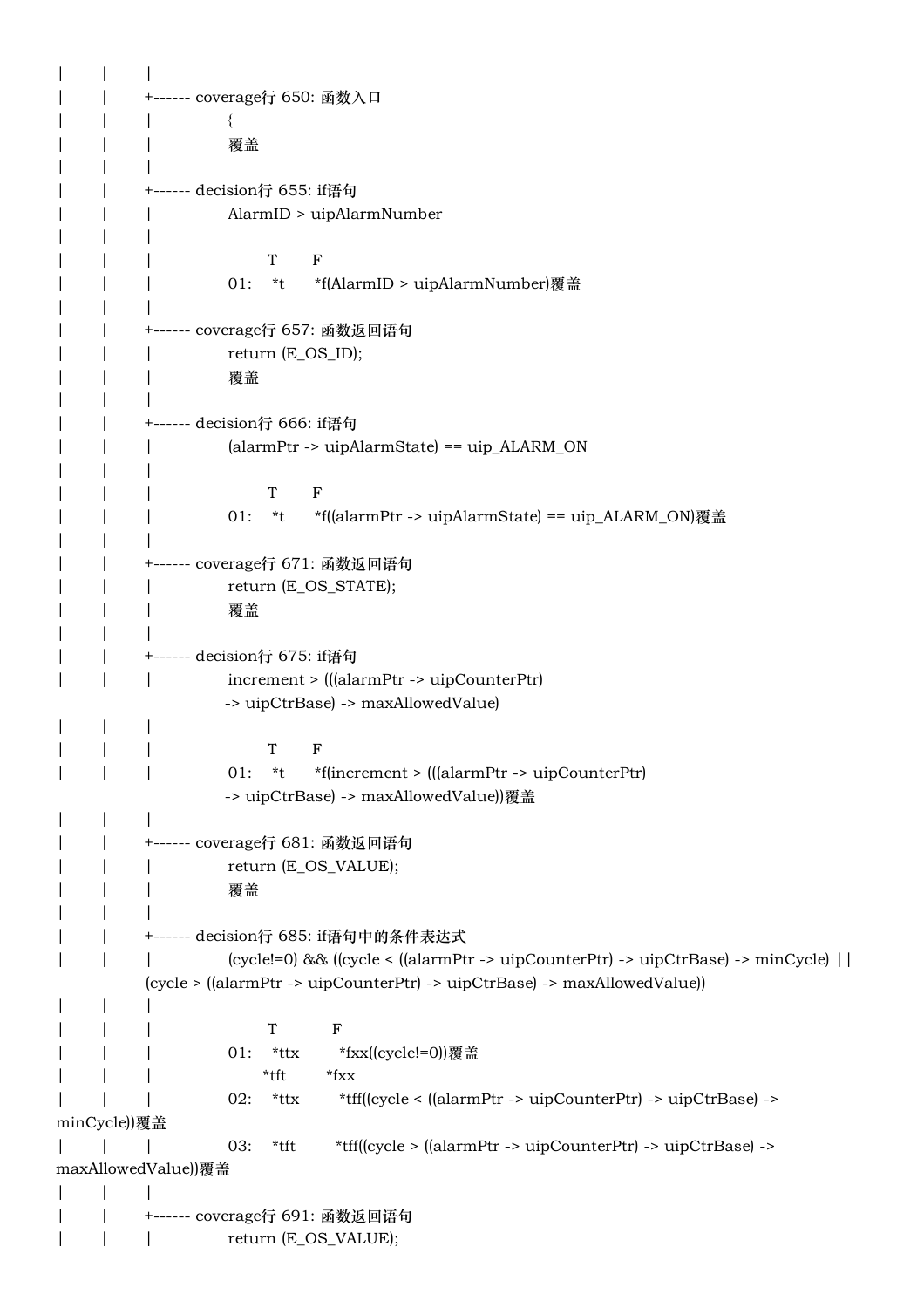| | | 覆盖 | | | | | +------ decision行 694: if语句 | | | increment > ((((alarmPtr -> uipCounterPtr) -> uipCtrBase) -> maxAllowedValue) - ((alarmPtr -> uipCounterPtr) -> uipCtrValue)) | | | | | | T F | | | 01: \*t \*f(increment > ((((alarmPtr -> uipCounterPtr) -> uipCtrBase) -> maxAllowedValue) - ((alarmPtr -> uipCounterPtr) -> uipCtrValue)))覆盖 | | | | | +------ decision行 712: if语句 | | | (alarmPtr -> uipAlarmValue) <= ((alarmPtr -> uipCounterPtr) -> uipCtrValue) | | | | | | T F | | | 01: \*t \*f((alarmPtr -> uipAlarmValue) <= ((alarmPtr -> uipCounterPtr) -> uipCtrValue))覆盖 | | | | | +------ coverage行 727: 函数返回语句 | | return (E\_OK); | | 覆盖  $\| \cdot \|$ | +------ 1.4 函数 UIP\_SetAbsAlarm | | | StatusType UIP\_SetAbsAlarm(AlarmType AlarmID, TickType start, TickType cycle)  $| \cdot |$ | | +------ 函数概要(MCDC): | | | 5个真-假判定 | | | 覆 盖 数: 5 | | | 部分覆盖数: 0 | | 本覆 盖: 0 | | | 7个条件判定 | | | 覆 盖 数: 7 | | | 部分覆盖数: 0 | | | 未 覆 盖: 0 | | | 0个条件分支 | | | 覆 盖 数:0 | | | 未 覆 盖: 0 | | | 6个覆盖事件 | | | 覆盖数:6 | | | 未 覆 盖: 0 | | | | | +------ coverage行 804: 函数入口 | | | { | | | 覆盖 | | | | | +------ decision行 809: if语句 | | | AlarmID > uipAlarmNumber | | | | | | T F | | | 01: \*t \*f(AlarmID > uipAlarmNumber)覆盖 | | |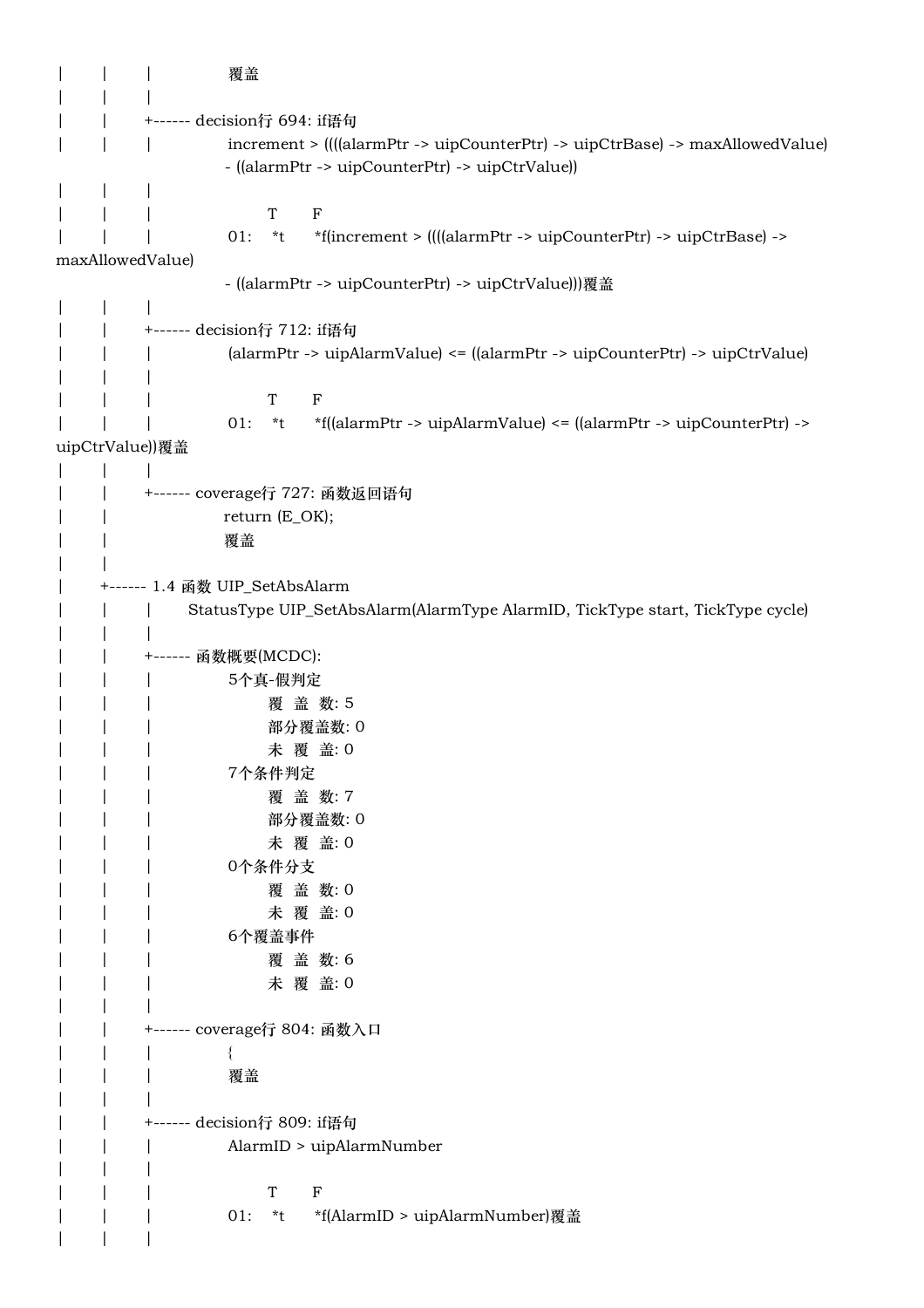| | +------ coverage行 811: 函数返回语句 | | | return (E\_OS\_ID); | | | 覆盖 | | | | | +------ decision行 820: if语句 | | | (alarmPtr -> uipAlarmState) == uip\_ALARM\_ON | | | | | | T F | | | 01: \*t \*f((alarmPtr -> uipAlarmState) == uip\_ALARM\_ON)覆盖 | | | | | +------ coverage行 825: 函数返回语句 | | return (E\_OS\_STATE); | | | 覆盖 | | | | | +------ decision行 829: if语句 | | | start > (((alarmPtr -> uipCounterPtr) -> uipCtrBase) -> maxAllowedValue) | | | | | | T F | | | 01: \*t \*f(start > (((alarmPtr -> uipCounterPtr) -> uipCtrBase) -> maxAllowedValue))覆盖 | | | | | +------ coverage行 834: 函数返回语句 | | return (E\_OS\_VALUE); | | | 覆盖 | | | | | +------ decision行 838: if语句中的条件表达式 | | | (cycle != 0) && ((cycle < ((alarmPtr -> uipCounterPtr) -> uipCtrBase) -> minCycle) || (cycle > ((alarmPtr -> uipCounterPtr) -> uipCtrBase) -> maxAllowedValue)) | | | | | | T F | | | 01: \*ttx \*fxx((cycle != 0))覆盖  $^*$ tft \*fxx | | | 02: \*ttx \*tff((cycle < ((alarmPtr -> uipCounterPtr) -> uipCtrBase) -> minCycle))覆盖 | | | 03: \*tft \*tff((cycle > ((alarmPtr -> uipCounterPtr) -> uipCtrBase) -> maxAllowedValue))覆盖 | | | | | +------ coverage行 844: 函数返回语句 | | return (E\_OS\_VALUE); | | | 覆盖 | | | | | +------ decision行 855: if语句 | | | (alarmPtr -> uipAlarmValue) <= ((alarmPtr -> uipCounterPtr) -> uipCtrValue) | | | | | | T F | | | 01: \*t \*f((alarmPtr -> uipAlarmValue) <= ((alarmPtr -> uipCounterPtr) -> uipCtrValue))覆盖  $| \cdot |$   $| \cdot |$ | | +------ coverage行 869: 函数返回语句 | | return (E\_OK); | | 覆盖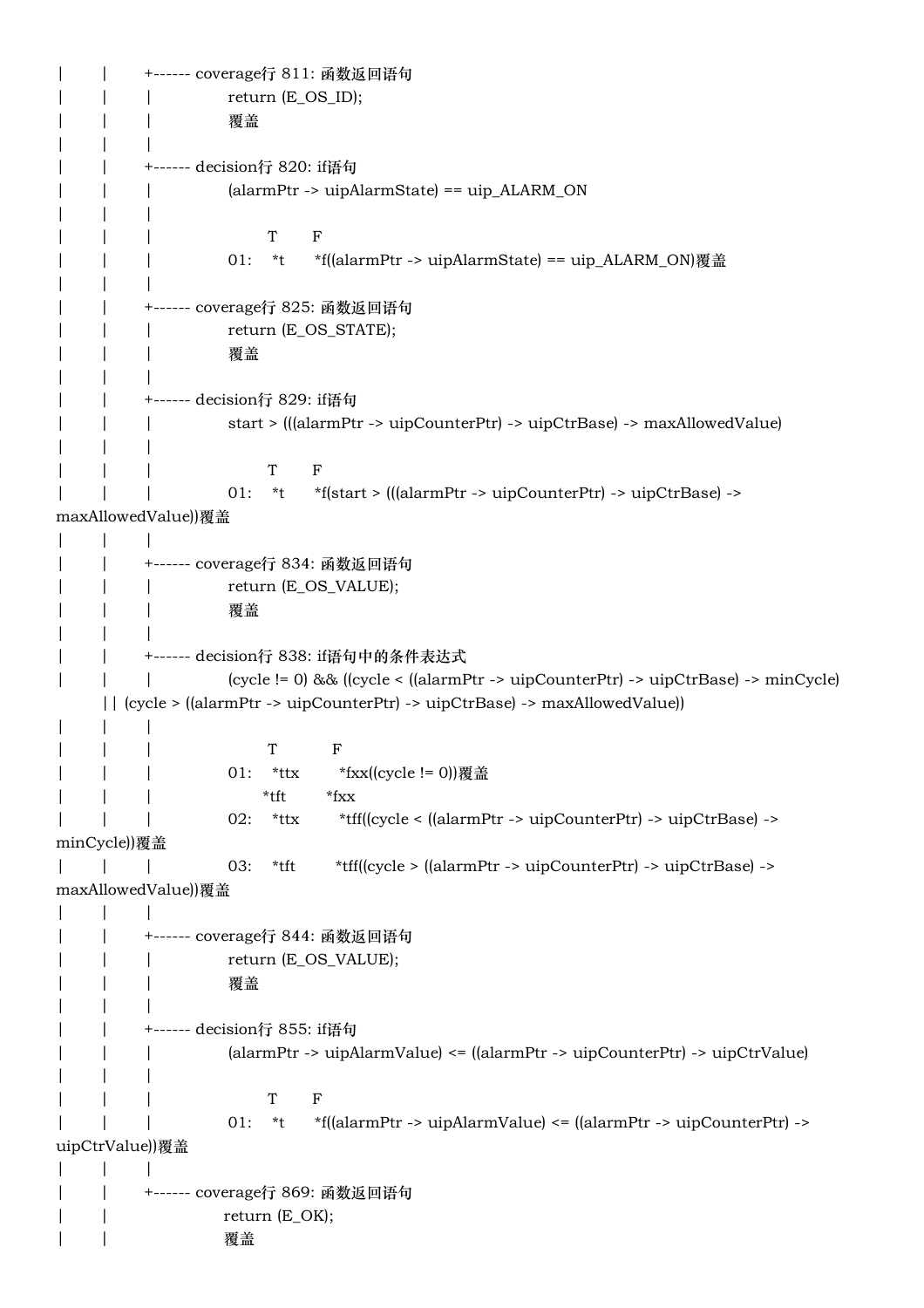$| \qquad |$ | +------ 1.5 函数 UIP\_CancelAlarm | | | StatusType UIP\_CancelAlarm(AlarmType AlarmID) | | | | | +------ 函数概要(MCDC): | | | 2个真-假判定 | | | 覆 盖 数: 2 | | | 部分覆盖数: 0 | | | 未 覆 盖: 0 | | | 2个条件判定 | | | 覆 盖 数: 2 | | | 部分覆盖数: 0 | | | 未 覆 盖: 0 | | | 0个条件分支 | | | 覆 盖 数: 0 | | | 未 覆 盖: 0 | | | 4个覆盖事件 | | | 覆盖数:4 | | | 未 覆 盖: 0 | | | | | +------ coverage行 925: 函数入口 | | | { | | | 覆盖 | | | | | +------ decision行 930: if语句 | | | AlarmID > uipAlarmNumber | | | | | | T F | | | 01: \*t \*f(AlarmID > uipAlarmNumber)覆盖 | | | | | +------ coverage行 932: 函数返回语句 | | return (E\_OS\_ID); | | | 覆盖  $| \cdot |$ | | +------ decision行 940: if语句 | | | (alarmPtr -> uipAlarmState) == uip\_ALARM\_OFF | | | | | | T F | | | 01: \*t \*f((alarmPtr -> uipAlarmState) == uip\_ALARM\_OFF)覆盖 | | | | | +------ coverage行 945: 函数返回语句 | | return (E\_OS\_NOFUNC); | | | 覆盖 | | | | | +------ coverage行 953: 函数返回语句 | | return (E\_OK); | | 覆盖  $\| \cdot \|$ | +------ 1.6 函数 uipSystemCounterHandler | | | VOID uipSystemCounterHandler(VOID) | | |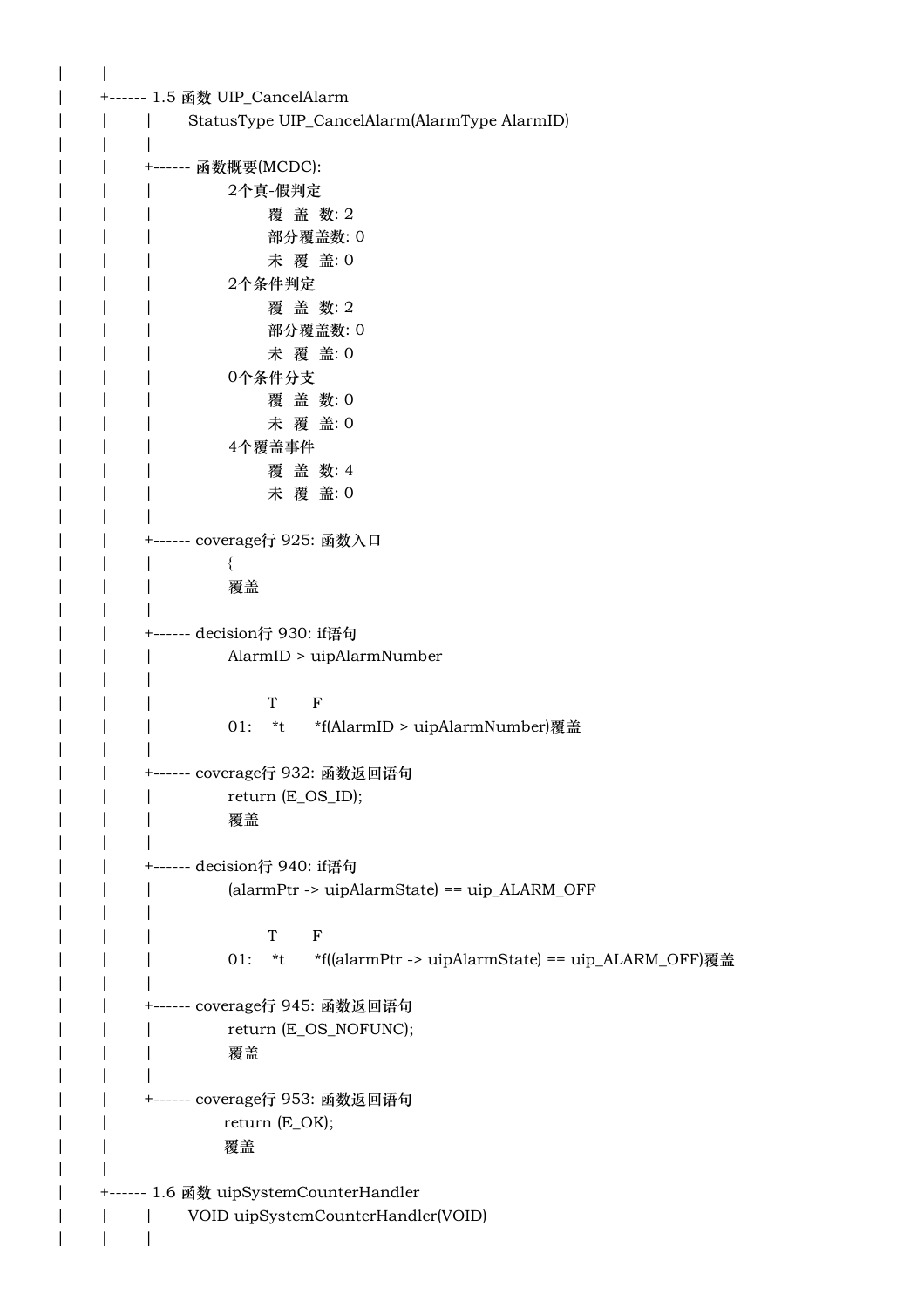|                  | +------ 函数概要(MCDC):                                                            |
|------------------|--------------------------------------------------------------------------------|
|                  | 3个真-假判定                                                                        |
|                  | 覆盖数:3                                                                          |
|                  | 部分覆盖数:0                                                                        |
|                  | 未 覆 盖: 0                                                                       |
|                  | 3个条件判定                                                                         |
|                  | 覆盖数:3                                                                          |
|                  | 部分覆盖数: 0                                                                       |
|                  | 未 覆 盖: 0                                                                       |
|                  | 0个条件分支                                                                         |
|                  | 覆盖数:0                                                                          |
|                  | 未 覆 盖: 0                                                                       |
|                  | 2个覆盖事件                                                                         |
|                  | 覆盖数:2                                                                          |
|                  | 未 覆 盖: 0                                                                       |
|                  |                                                                                |
|                  |                                                                                |
|                  | +------ coverage行 1004: 函数入口                                                   |
|                  |                                                                                |
|                  | 覆盖                                                                             |
|                  |                                                                                |
|                  | +------ decision行 1010: for语句                                                  |
|                  | alarm_index < uipAlarmNumber                                                   |
|                  |                                                                                |
|                  | T<br>F                                                                         |
|                  | *f(alarm_index < uipAlarmNumber)覆盖<br>$01:$ *t                                 |
|                  |                                                                                |
|                  | +------ decision行 1014: if语句                                                   |
|                  | alarmPtr -> uipAlarmState == uip_ALARM_ON                                      |
|                  |                                                                                |
|                  | T<br>$\mathbf F$                                                               |
|                  | 01:<br>*f(alarmPtr -> uipAlarmState == uip_ALARM_ON)覆盖<br>$*$ t                |
|                  |                                                                                |
|                  | +------ decision行 1018: if语句                                                   |
|                  | (alarmPtr -> uipCounterPtr) -> uipCtrValue == alarmPtr -> uipAlarmValue        |
|                  |                                                                                |
|                  | $\mathbf T$<br>$\mathbf F$                                                     |
|                  | *f((alarmPtr -> uipCounterPtr) -> uipCtrValue == alarmPtr -><br>01:<br>$*_{t}$ |
| uipAlarmValue)覆盖 |                                                                                |
|                  |                                                                                |
|                  | +------ coverage行 1025: 函数结束                                                   |
|                  |                                                                                |
|                  | 覆盖                                                                             |
|                  |                                                                                |
|                  | +------ 1.7 函数 uipAlarmHandler                                                 |
|                  |                                                                                |
|                  | VOID uipAlarmHandler(uip_UINT alarm_index)                                     |
|                  |                                                                                |
|                  | +------ 函数概要(MCDC):                                                            |
|                  | 5个真-假判定                                                                        |
|                  | 覆盖数: 4                                                                         |
|                  | 部分覆盖数: 1                                                                       |
|                  | 未 覆 盖: 0                                                                       |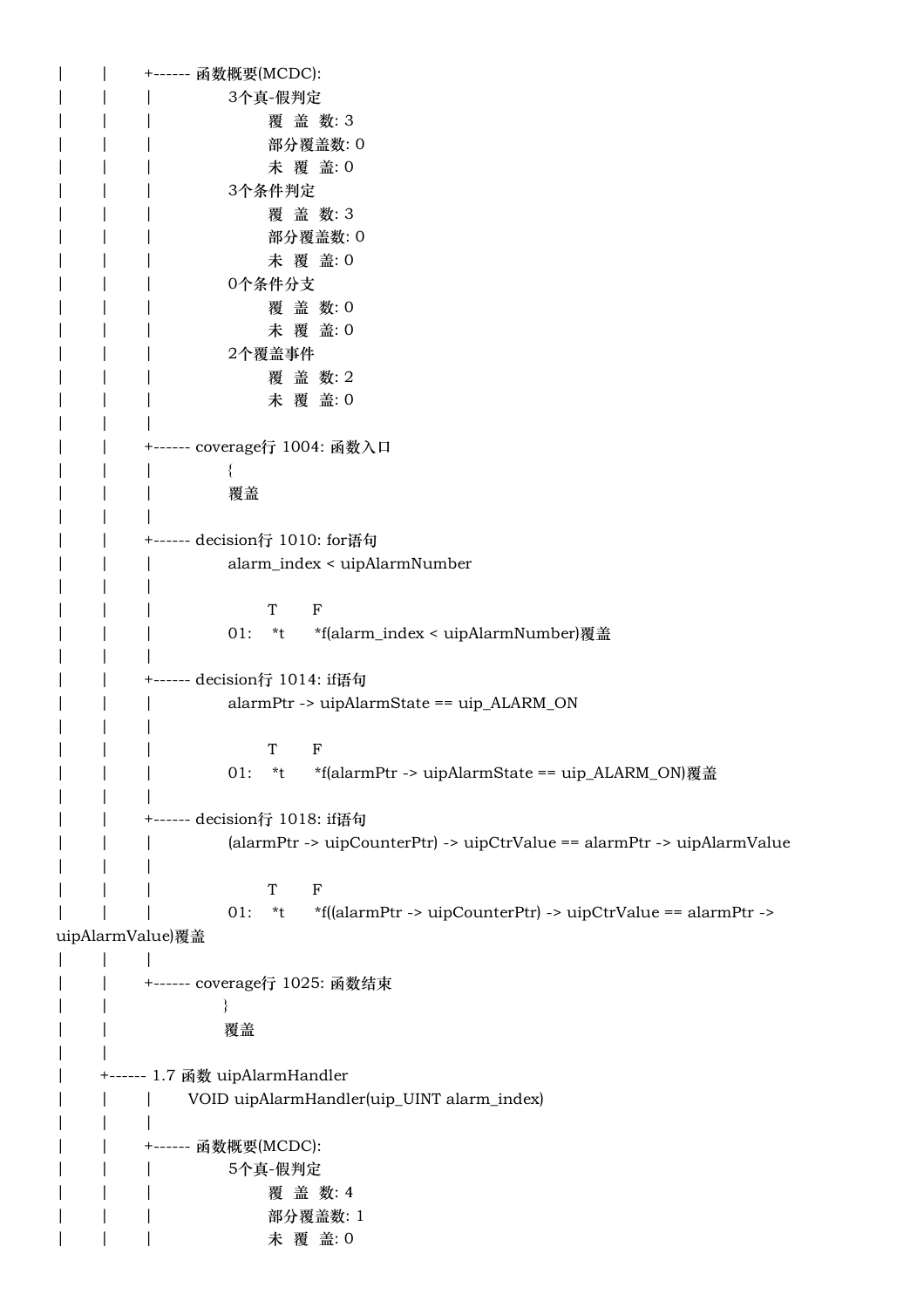| | | 5个条件判定 | | | 本覆 盖 数: 4 | | | 部分覆盖数: 1 | | | 未 覆 盖: 0 | | | 0个条件分支 | | | 覆 盖 数: 0 | | | 未 覆 盖: 0 | | | 2个覆盖事件 | | | 覆 盖 数: 2 | | | 未 覆 盖: 0 | | | | | +------ coverage行 1076: 函数入口 | | | { | | | 覆盖 | | | | | +------ decision行 1083: if语句 | | | alarmPtr -> uipCycle == 0 | | | | | | T F | | 01: \*t \*f(alarmPtr -> uipCycle == 0)覆盖 | | | | | +------ decision行 1090: if语句 | | | (alarmPtr -> uipCycle) > ((((alarmPtr -> uipCounterPtr) -> uipCtrBase) -> maxAllowedValue) - ((alarmPtr -> uipCounterPtr) -> uipCtrValue)) | | | | | | T F | | | 01: \*t \*f((alarmPtr -> uipCycle) > ((((alarmPtr -> uipCounterPtr) -> uipCtrBase) -> maxAllowedValue) - ((alarmPtr -> uipCounterPtr) -> uipCtrValue)))覆盖 | | | | | +------ decision行 1105: if语句 | | | alarmPtr -> uipCallBack != 0 | | | | | | T F | | | 01: \*t \*f(alarmPtr -> uipCallBack != 0)覆盖  $| \cdot |$ | | +------ decision行 1111: if语句 | | | alarmPtr -> uipEvent != 0  $| \cdot |$ | | | T F | | 01: \*t \*f(alarmPtr -> uipEvent != 0)覆盖 | | | | | +------ decision行 1117: if语句 | | | alarmPtr -> uipAlarmActTaskID != uipIdleTaskID  $| \cdot |$ | | | T F | | | 01: \*t f(alarmPtr -> uipAlarmActTaskID != uipIdleTaskID)部分覆盖 | | | | | +------ coverage行 1121: 函数结束  $| \qquad | \qquad \qquad \}$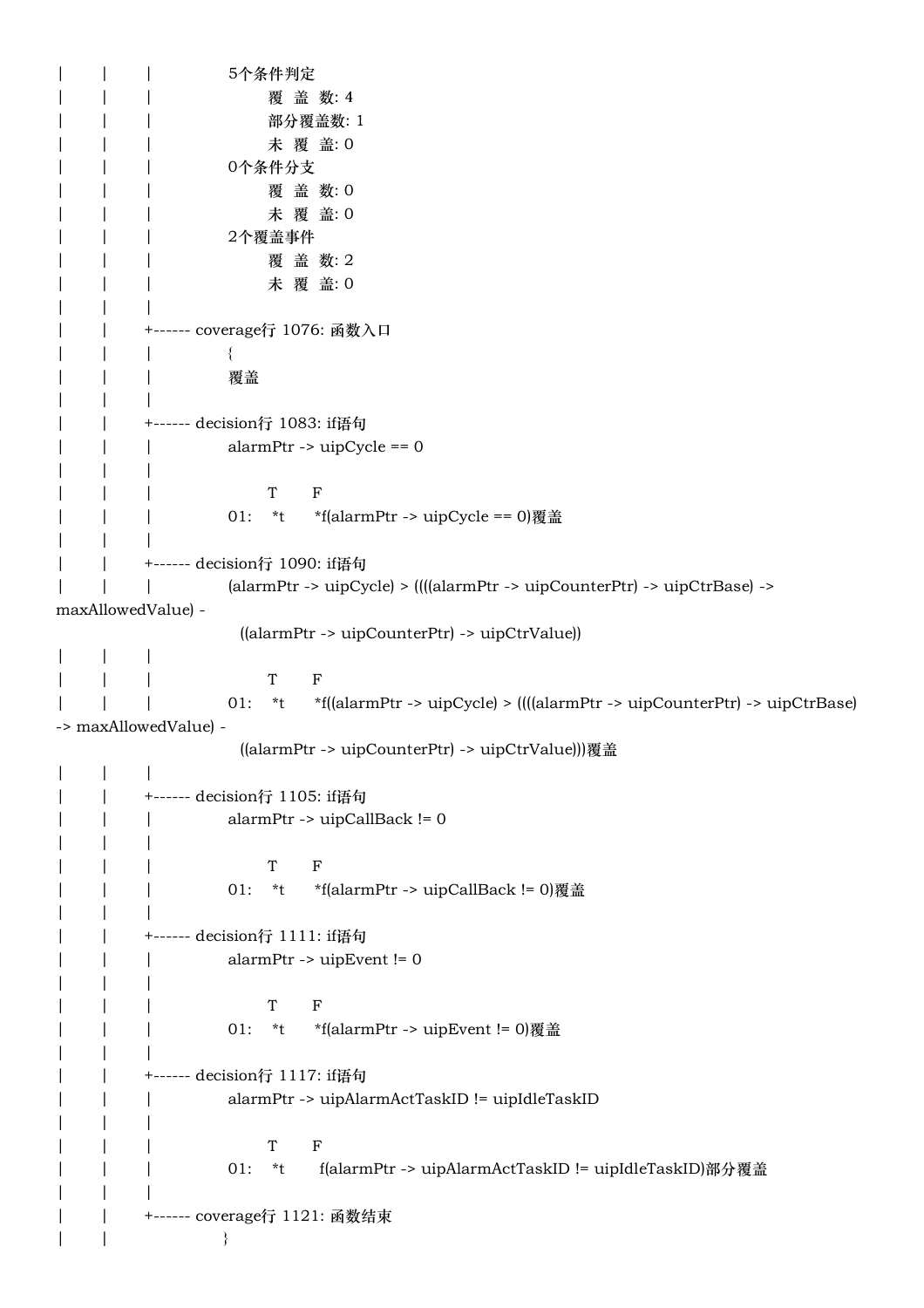| | 覆盖  $| \cdot |$ | +------ 1.8 函数 uipGeneralCounterHandler | | | VOID uipGeneralCounterHandler(AlarmType AlarmID) | | | | | +------ 函数概要(MCDC): | | | 2个真-假判定 | | | 覆 盖 数: 2 | | | 部分覆盖数: 0 | | | 未 覆 盖: 0 | | | 3个条件判定 | | | 覆 盖 数: 3 | | | 部分覆盖数: 0 | | | 未 覆 盖: 0 | | | 0个条件分支 | | | 覆 盖 数:0 | | | 未 覆 盖: 0 | | | 2个覆盖事件 | | | 覆盖数:2 | | | 未 覆 盖: 0 | | | | | +------ coverage行 1171: 函数入口 | | | { | | | 覆盖  $\| \cdot \|$ | | +------ decision行 1179: if语句中的条件表达式 | | | (AlarmID <= uipAlarmNumber) && ((alarmPtr -> uipAlarmState) == uip\_ALARM\_ON)  $| \cdot |$ | | | T F | | 01: \*tt \*fx((AlarmID <= uipAlarmNumber))覆盖 | | | 02: \*tt \*tf(((alarmPtr -> uipAlarmState) == uip\_ALARM\_ON))覆盖 | | | | | +------ decision行 1182: if语句 | | | (alarmPtr -> uipCounterPtr) -> uipCtrValue == alarmPtr -> uipAlarmValue | | | | | | T F | | | 01: \*t \*f((alarmPtr -> uipCounterPtr) -> uipCtrValue == alarmPtr -> uipAlarmValue)覆盖  $| \cdot |$   $| \cdot |$ | | +------ coverage行 1188: 函数结束  $| \qquad | \qquad \qquad \}$ | | 覆盖  $| \cdot |$ | +------ 1.9 函数 uipGetCtrCurrentValue | | StatusType uipGetCtrCurrentValue(AlarmType AlarmID, TickRefType Tick) | | | +------ 函数概要(MCDC): | | 2个真-假判定 | | | | 覆 盖 数: 2 | | | 部分覆盖数: 0 | | 大覆 盖: 0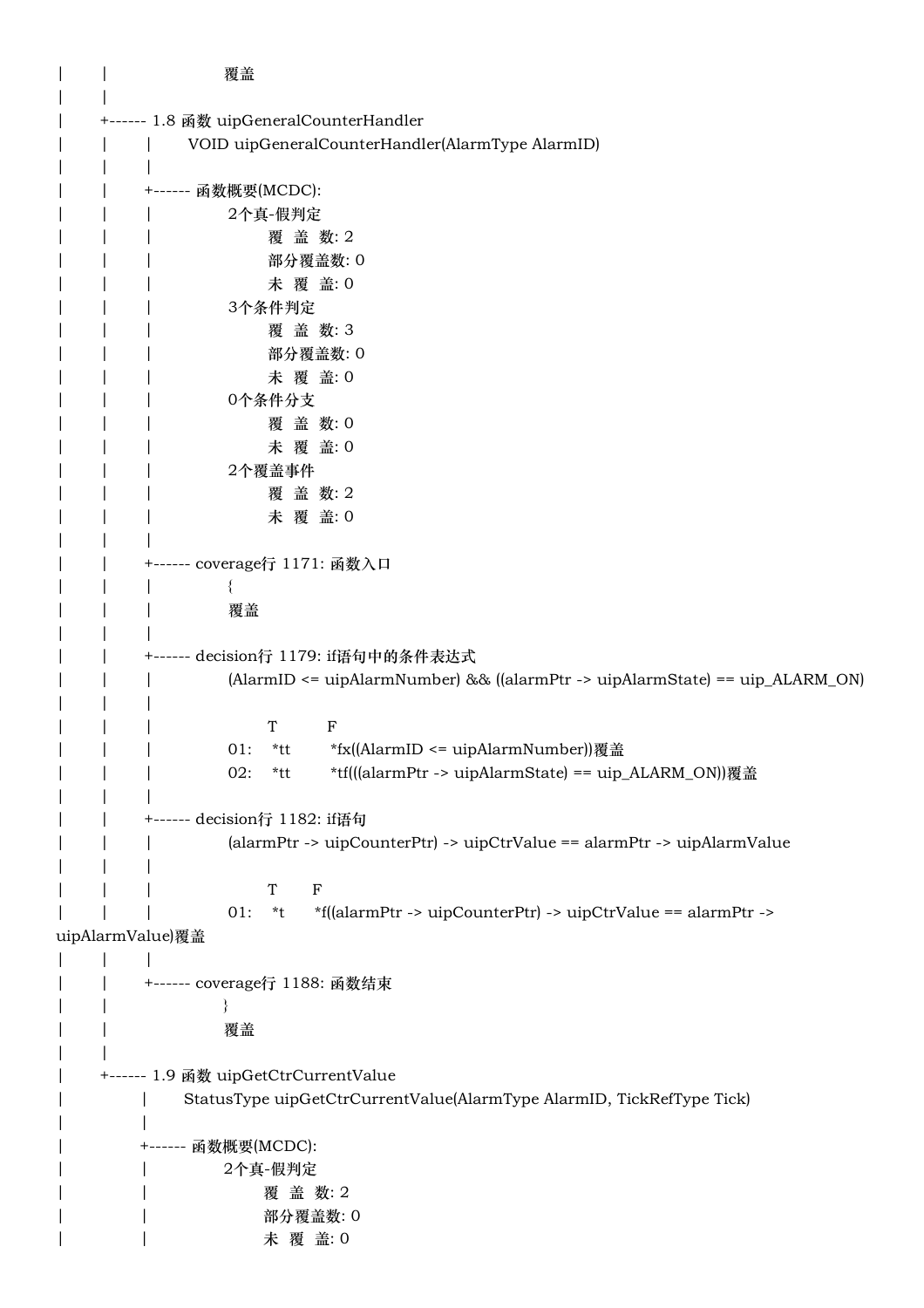| | 2个条件判定 | | | | 覆 盖 数: 2 | | | 部分覆盖数: 0 | | 未 覆 盖: 0 | | 0个条件分支 | | 覆 盖 数: 0 | | 未 覆 盖: 0 | | 4个覆盖事件 | | 覆 盖 数: 4 | | 未 覆 盖: 0 | | | +------ coverage行 1238: 函数入口 | | { | | 覆盖  $\vert$ | +------ decision行 1242: if语句 | | AlarmID > uipAlarmNumber  $\vert$ | | T F | | 01: \*t \*f(AlarmID > uipAlarmNumber)覆盖 | | | +------ coverage行 1244: 函数返回语句 | | return (E\_OS\_ID); | | 覆盖 | | | +------ decision行 1252: if语句 | | (alarmPtr -> uipAlarmState) == uip\_ALARM\_OFF  $\|$ | | T F | | 01: \*t \*f((alarmPtr -> uipAlarmState) == uip\_ALARM\_OFF)覆盖 | | | +------ coverage行 1257: 函数返回语句 | return (E\_OS\_NOFUNC); | | 覆盖 | | | +------ coverage行 1266: 函数返回语句 | return (E\_OK); | 覆盖 | +------ 2. 文件 uip\_kernel\_event.c 目录位置 D:\UIP-Kernel\uipkernel\uipkernel\_original\src | | 最后更新时间: Mon Jun 24 09:43:22 CST 2013 | | 文件校验和: XXXXXX  $| \cdot |$ | +------ 文件概要(MCDC): 共4个函数 | | 17个真-假判定 | | 覆 盖 数: 17 | | 部分覆盖数: 0 | | 未 覆 盖: 0 | | 19个条件判定 | | 覆 盖 数: 19 | | 部分覆盖数: 0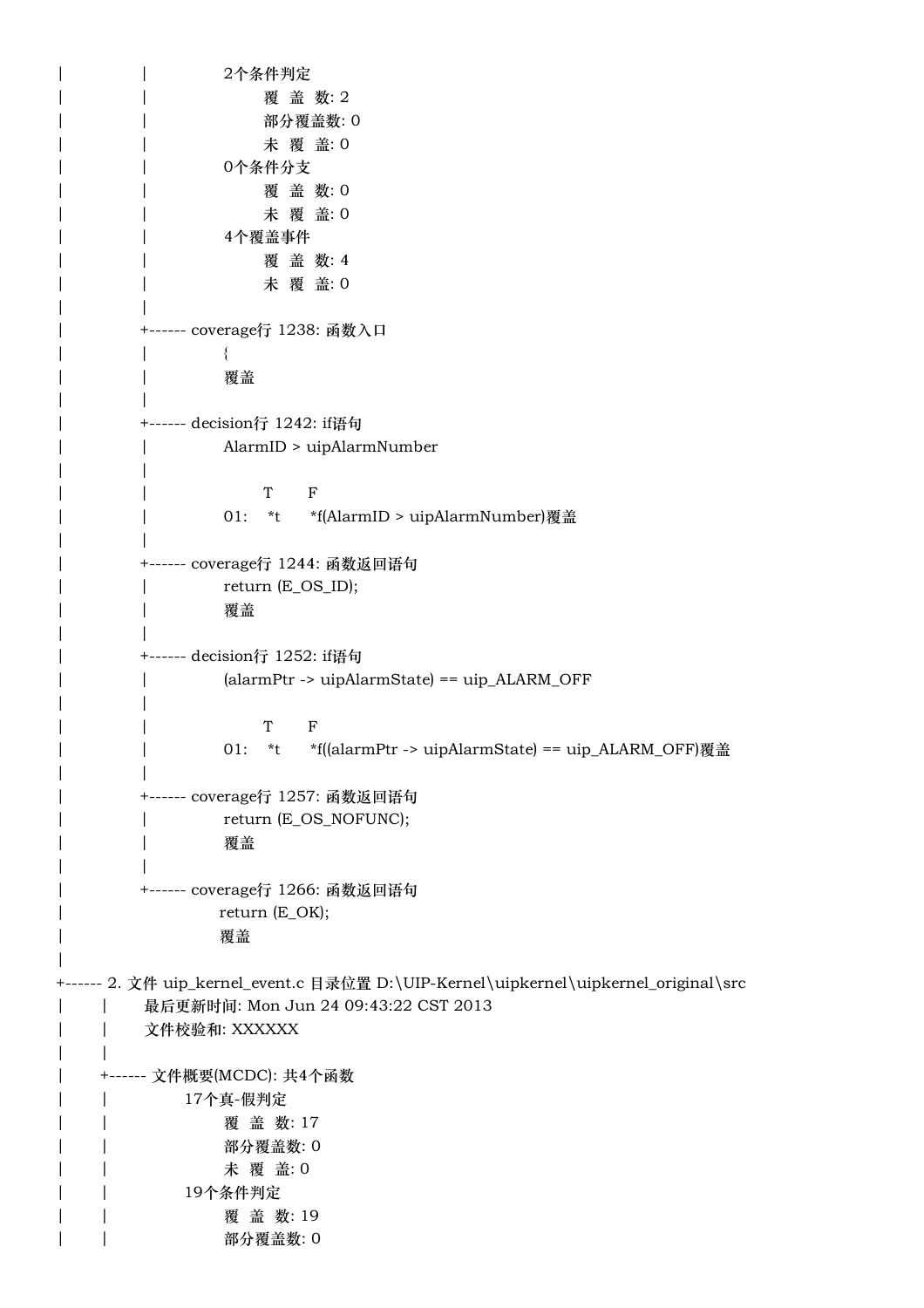| | 本覆 盖: 0 | | 0个条件分支 | | 覆 盖 数: 0 | | 本覆 盖: 0 | | 22个覆盖事件 | | 覆 蓋 数: 22 | | 未 覆 盖: 0 | | | +------ 2.1 函数 UIP\_SetEvent | | | StatusType UIP\_SetEvent(TaskType TaskID, EventMaskType Mask) | | | | | +------ 函数概要(MCDC): | | | 6个真-假判定 | | | 覆 盖 数: 6 | | | 部分覆盖数: 0 | | | 未 覆 盖: 0 | | | 7个条件判定 | | | 覆 盖 数: 7 | | | 部分覆盖数: 0 | | | 未 覆 盖: 0 | | | 0个条件分支 | | | 覆 盖 数: 0 | | | 未 覆 盖: 0 | | | 6个覆盖事件 | | | 覆 盖 数: 6 | | | 未 覆 盖: 0  $| \cdot |$ | | +------ coverage行 468: 函数入口 | | | { | | | 覆盖  $| \cdot |$ | | +------ decision行 474: if语句 | | | uipSchedulerLock != 0  $| \cdot |$ | | | T F | | | 01: \*t \*f(uipSchedulerLock != 0)覆盖  $| \cdot |$ | | +------ coverage行 477: 函数返回语句 | | return (uip\_SCHEDULER\_LOCKED); | | | 覆盖 | | | | | +------ decision行 486: if语句中的条件表达式 | | | (TaskID < uip\_TASK\_MAX) && (TaskID >= 0)  $| \cdot |$ | | | T F | | 01: \*tt \*fx((TaskID < uip\_TASK\_MAX))覆盖 | | 02: \*tt \*tf((TaskID >= 0))覆盖 | | | | | +------ decision行 492: if语句 | | | ((taskPtr -> uipTaskState) & uip\_TASK\_STATE\_MASK) == SUSPENDED\_STATE | | |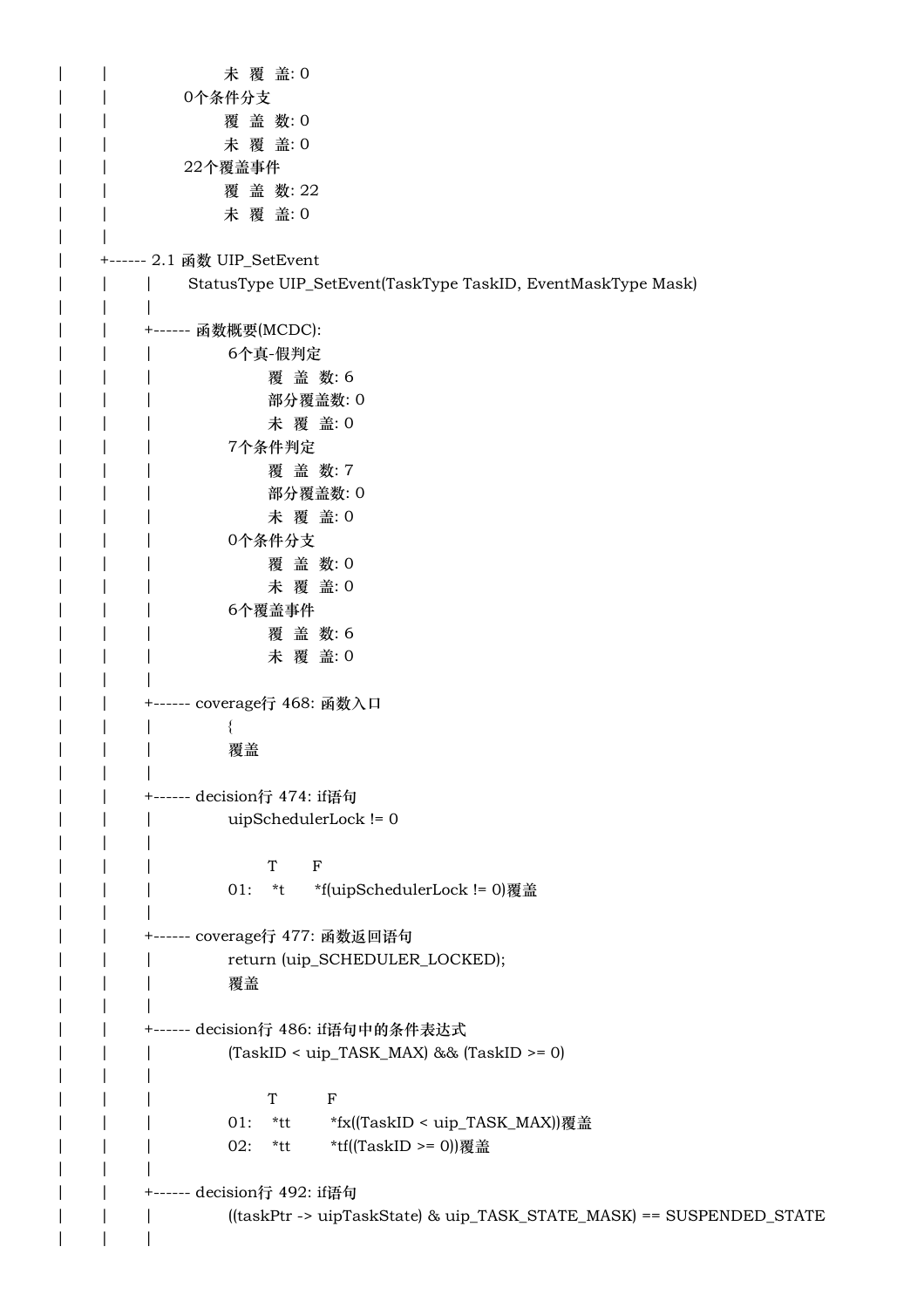| T<br>F                                                                     |
|----------------------------------------------------------------------------|
| *f(((taskPtr -> uipTaskState) & uip_TASK_STATE_MASK) ==<br>01:<br>$*$ t    |
| SUSPENDED_STATE)覆盖                                                         |
|                                                                            |
| +------ coverage行 498: 函数返回语句                                              |
| return (E_OS_STATE);                                                       |
| 覆盖                                                                         |
|                                                                            |
| +------ decision行 502: if语句                                                |
| ((taskPtr -> uipTaskState) & uip_TASK_EXTENDED) == 0                       |
|                                                                            |
| T<br>$\mathbf{F}$                                                          |
| *f(((taskPtr -> uipTaskState) & uip_TASK_EXTENDED) == 0)覆盖<br>01:<br>$*$ t |
|                                                                            |
| +------ coverage行 508: 函数返回语句                                              |
| return (E_OS_ACCESS);                                                      |
| 覆盖                                                                         |
|                                                                            |
| +------ decision行 514: if语句                                                |
| ((taskPtr -> uipTaskState) & uip_TASK_STATE_MASK) == WAITING_STATE         |
|                                                                            |
| $\mathbf{F}$<br>T                                                          |
| *f(((taskPtr -> uipTaskState) & uip_TASK_STATE_MASK) ==<br>01:<br>$*$ t    |
| WAITING_STATE)覆盖                                                           |
| +------ decision行 517: if语句                                                |
| ((taskPtr -> uipWaitEvent) & (taskPtr -> uipSetEvent)) != 0                |
|                                                                            |
| Т<br>F                                                                     |
| 01: *t *f(((taskPtr -> uipWaitEvent) & (taskPtr -> uipSetEvent)) != 0)覆盖   |
|                                                                            |
| +------ coverage行 547: 函数返回语句                                              |
| $return (E_OK);$                                                           |
| 覆盖                                                                         |
|                                                                            |
| +------ coverage行 554: 函数返回语句                                              |
| return (E_OS_ID);                                                          |
| 覆盖                                                                         |
|                                                                            |
|                                                                            |
| StatusType UIP_ClearEvent(EventMaskType Mask)                              |
|                                                                            |
| ----- 函数概要(MCDC):                                                          |
| 3个真-假判定                                                                    |
| 覆盖数:3                                                                      |
| 部分覆盖数: 0                                                                   |
| 未 覆 盖: 0                                                                   |
| 3个条件判定                                                                     |
| 覆盖数:3                                                                      |
| 部分覆盖数: 0                                                                   |
| 未 覆 盖: 0                                                                   |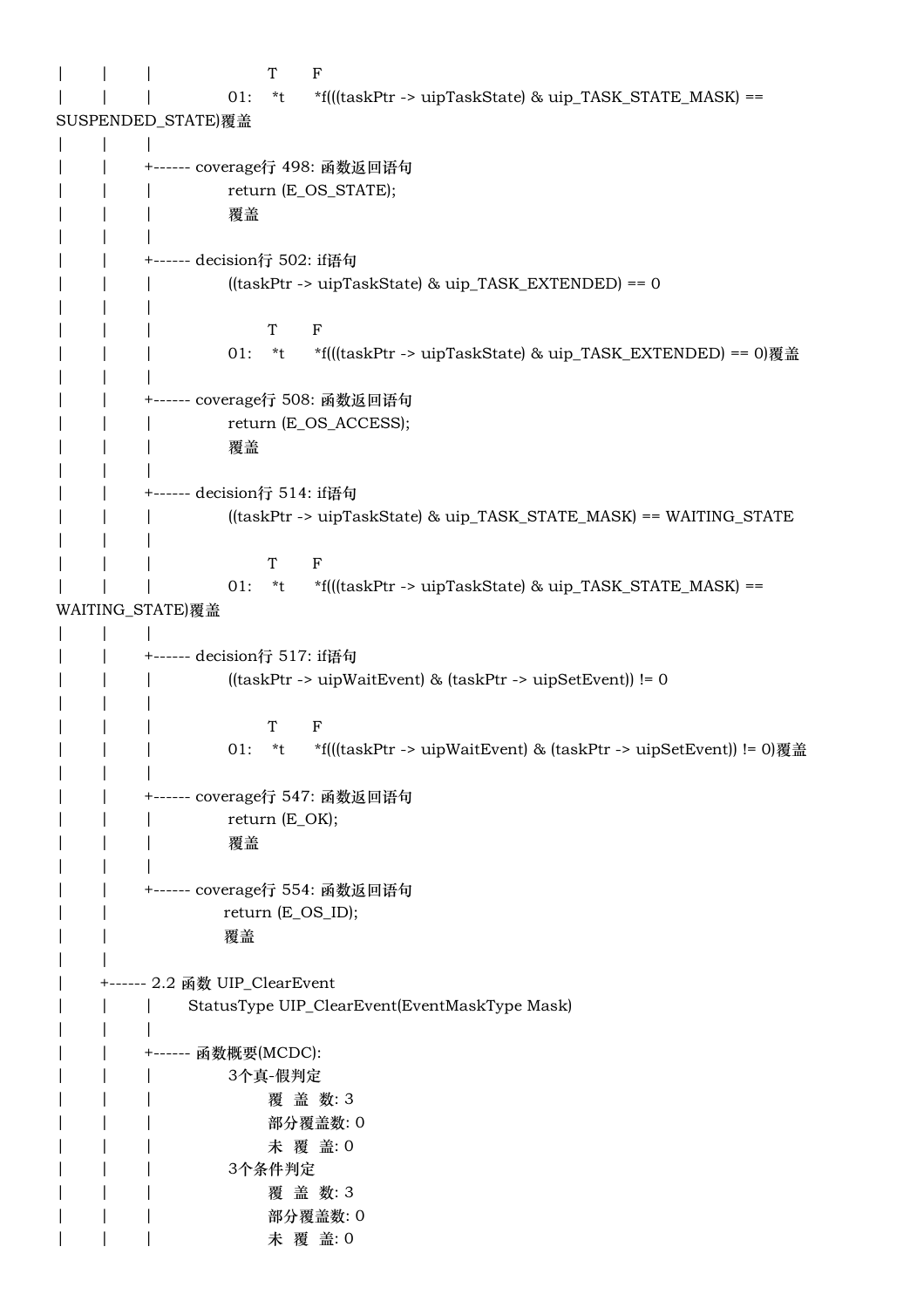| | | 0个条件分支 | | | | 覆 盖 数:0 | | | 木覆 盖: 0 | | | 5个覆盖事件 | | | 覆 盖 数: 5 | | | 未 覆 盖: 0  $| \cdot |$ | | +------ coverage行 611: 函数入口 | | | { | | | 覆盖 | | | | | +------ decision行 616: if语句 | | | uipNestedInterrupts != 0 | | | | | | T F | | | 01: \*t \*f(uipNestedInterrupts != 0)覆盖 | | | | | +------ coverage行 619: 函数返回语句 | | return (E\_OS\_CALLEVEL); | | | 覆盖 | | | | | +------ decision行 623: if语句 | | | uipSchedulerLock != 0 | | | | | | T F | | | 01: \*t \*f(uipSchedulerLock != 0)覆盖 | | | | | +------ coverage行 626: 函数返回语句 | | return (uip\_SCHEDULER\_LOCKED); | | | 覆盖  $| \cdot |$ | | +------ decision行 635: if语句 | | | ((taskCurrentPtr -> uipTaskState) & uip\_TASK\_EXTENDED) == 0 | | | | | | T F | | | 01: \*t \*f(((taskCurrentPtr -> uipTaskState) & uip\_TASK\_EXTENDED) == 0)覆盖  $| \cdot |$ | | +------ coverage行 641: 函数返回语句 | | return (E\_OS\_ACCESS); | | | 覆盖 | | | | | +------ coverage行 650: 函数返回语句 | return (E\_OK); | | 覆盖  $| \cdot |$ | +------ 2.3 函数 UIP\_GetEvent | | | StatusType UIP\_GetEvent(TaskType TaskID, EventMaskRefType Mask) | | | | | +------ 函数概要(MCDC): | | | 4个真-假判定 | | | | 覆 盖 数: 4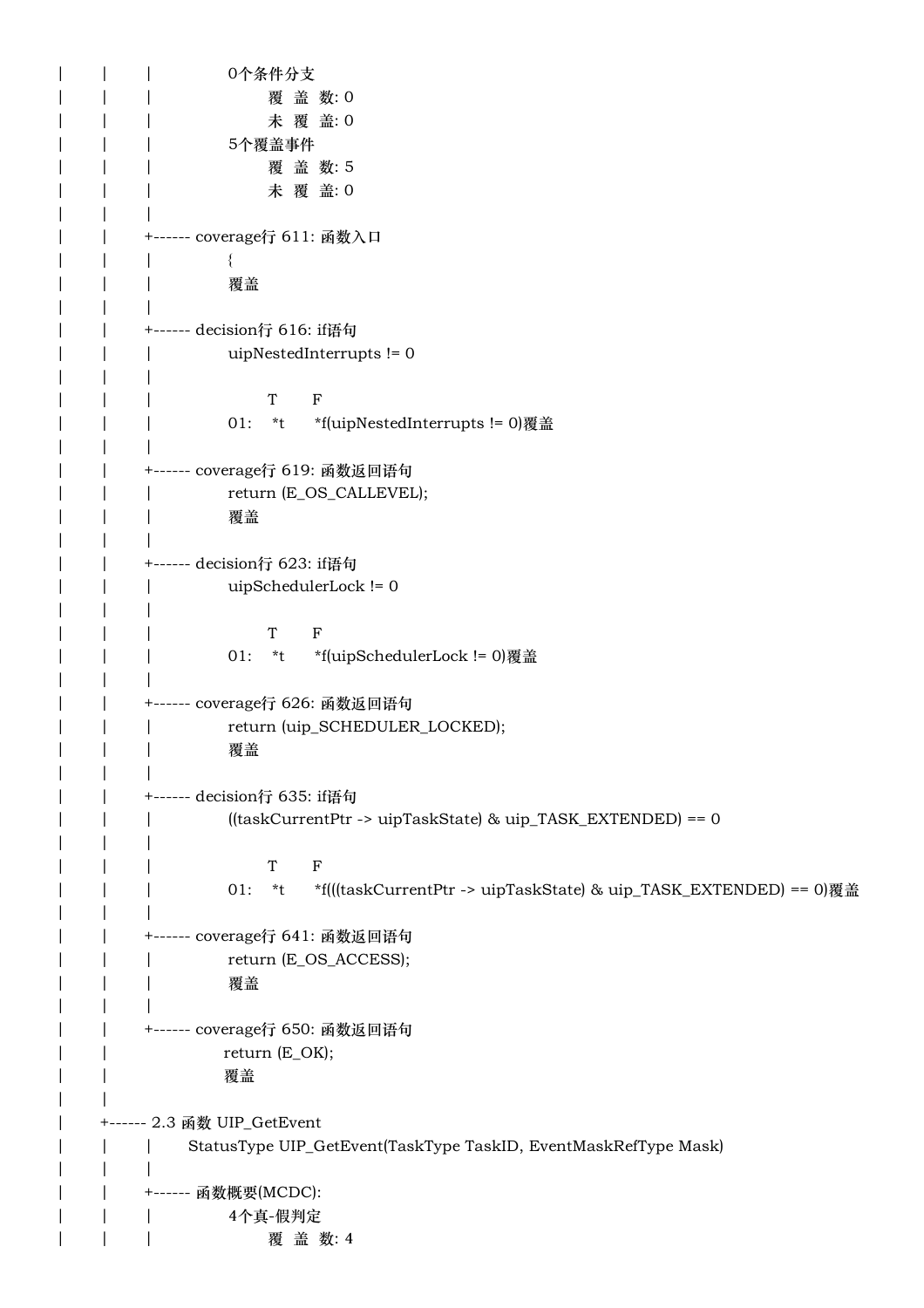| | | | 部分覆盖数: 0 | | | 木覆 盖: 0 | | | 5个条件判定 | | | 覆 盖 数: 5 | | | 部分覆盖数: 0 | | 木覆 盖: 0 | | | 0个条件分支 | | | 覆 盖 数: 0 | | | 未 覆 盖: 0 | | | 6个覆盖事件 | | | 覆盖数:6 | | | 未 覆 盖: 0  $| \cdot |$ | | +------ coverage行 712: 函数入口 | | | { | | | 覆盖 | | | | | +------ decision行 717: if语句 | | | uipSchedulerLock != 0 | | | | | | T F | | | 01: \*t \*f(uipSchedulerLock != 0)覆盖 | | | | | +------ coverage行 720: 函数返回语句 | | return (uip\_SCHEDULER\_LOCKED); | | | 覆盖  $| \cdot |$ | | +------ decision行 729: if语句中的条件表达式 | | | (TaskID < uip\_TASK\_MAX) && (TaskID >= 0)  $| \cdot |$ | | | T F | | 01: \*tt \*fx((TaskID < uip\_TASK\_MAX))覆盖 | | 02: \*tt \*tf((TaskID >= 0))覆盖 | | | | | +------ decision行 735: if语句 | | | ((taskPtr -> uipTaskState) & uip\_TASK\_STATE\_MASK) == SUSPENDED\_STATE | | | | | | T F | | | 01: \*t \*f(((taskPtr -> uipTaskState) & uip\_TASK\_STATE\_MASK) == SUSPENDED STATE)覆盖 | | | | | +------ coverage行 741: 函数返回语句 | | return (E\_OS\_STATE); | | | 覆盖 | | | | | +------ decision行 745: if语句 | | | ((taskPtr -> uipTaskState) & uip\_TASK\_EXTENDED) == 0  $| \cdot |$ | | | T F | | 01: \*t \*f(((taskPtr -> uipTaskState) & uip TASK\_EXTENDED) == 0)覆盖 | | |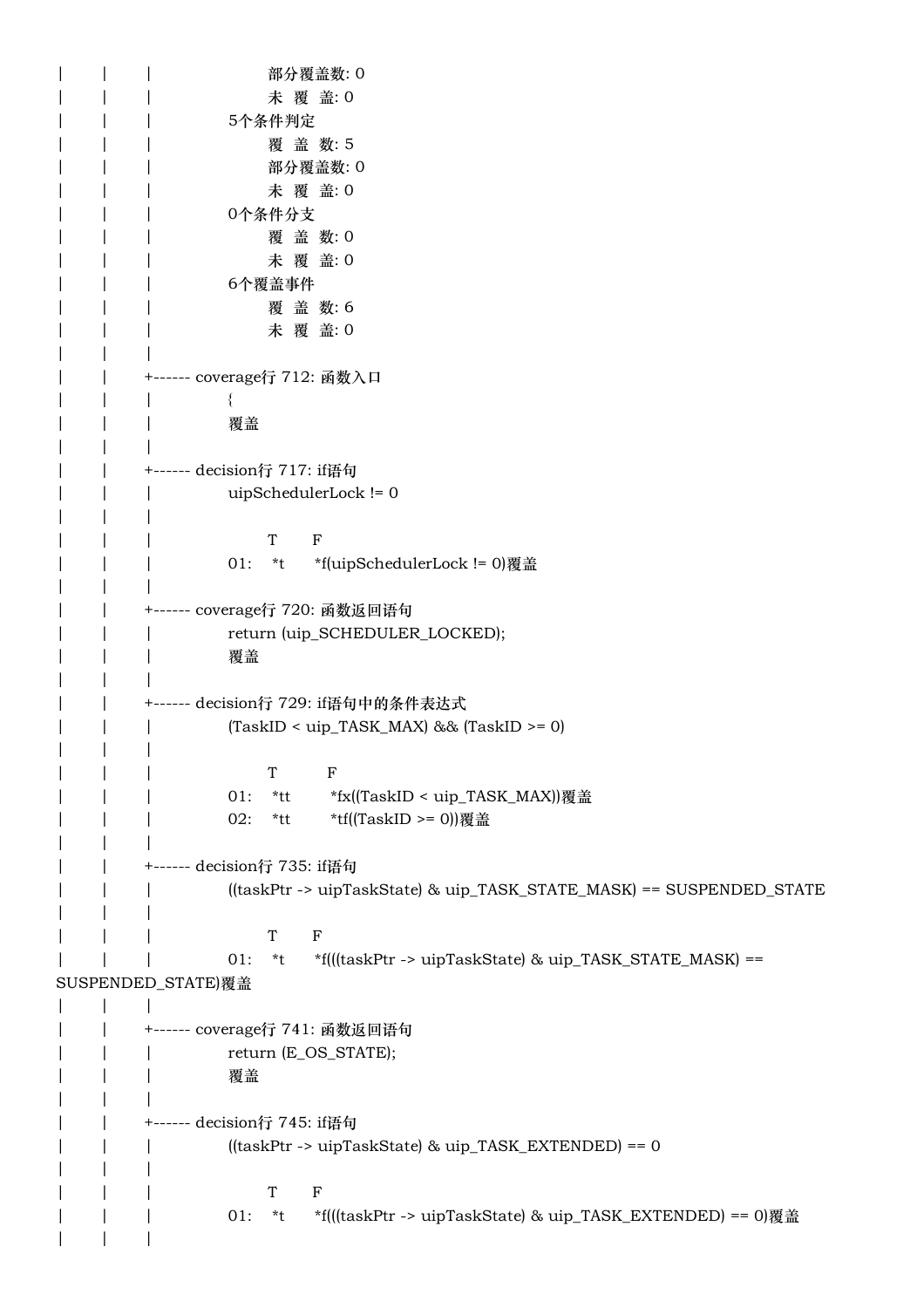| | +------ coverage行 751: 函数返回语句 | | | return (E\_OS\_ACCESS); | | | 覆盖  $| \cdot |$ | | +------ coverage行 761: 函数返回语句 | | | return (E\_OK); | | | 覆盖 | | | | | +------ coverage行 769: 函数返回语句 | return (E\_OS\_ID); | | 覆盖 | | | +------ 2.4 函数 UIP\_WaitEvent | | StatusType UIP\_WaitEvent(EventMaskType Mask) | | | +------ 函数概要(MCDC): | | 4个真-假判定 | | 覆 盖 数: 4 | | 部分覆盖数: 0 | | 未 覆 盖: 0 | | 4个条件判定 | | 覆 盖 数: 4 | | 部分覆盖数: 0 | | 未 覆 盖: 0 | | 0个条件分支 | | 覆 盖 数: 0 | | 未 覆 盖: 0 | | 5个覆盖事件 | | 覆 盖 数: 5 | | 未 覆 盖: 0 | | | +------ coverage行 831: 函数入口 | | { | | 覆盖 | | | +------ decision行 836: if语句 | | uipNestedInterrupts != 0 | | | | T F | | 01: \*t \*f(uipNestedInterrupts != 0)覆盖 | | | +------ coverage行 839: 函数返回语句 | return (E\_OS\_CALLEVEL); | | 覆盖 | | | +------ decision行 843: if语句 | | uipSchedulerLock != 0  $\vert$ | | T F | | 01: \*t \*f(uipSchedulerLock != 0)覆盖 | |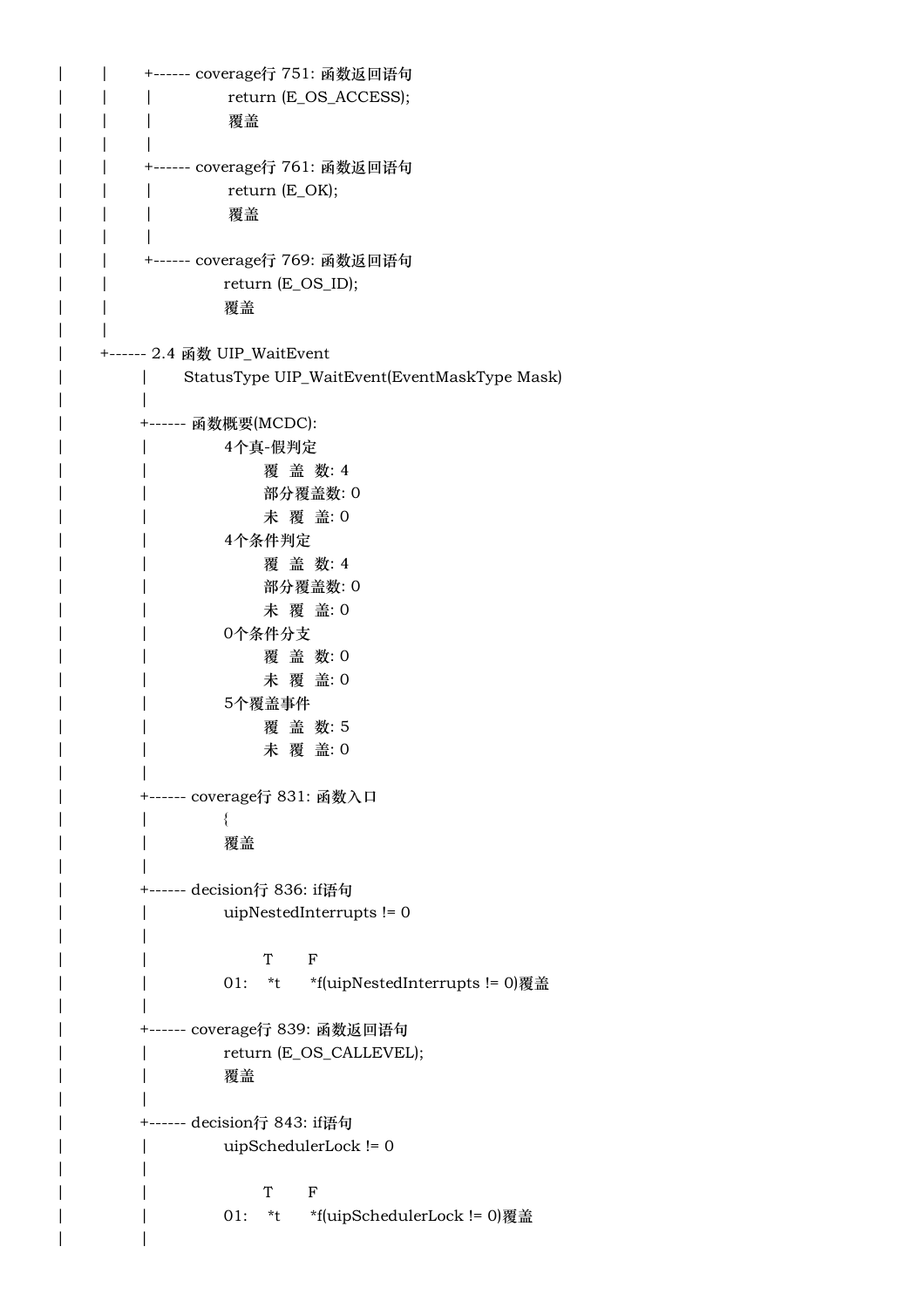| +------ coverage行 846: 函数返回语句 | return (uip\_SCHEDULER\_LOCKED); | | 覆盖 | | | +------ decision行 855: if语句 | | ((taskCurrentPtr -> uipTaskState) & uip\_TASK\_EXTENDED) == 0 | | | | T F | | 01: \*t \*f(((taskCurrentPtr -> uipTaskState) & uip\_TASK\_EXTENDED) == 0)覆盖 | | | +------ coverage行 861: 函数返回语句 | return (E\_OS\_ACCESS); | | 覆盖 | | | +------ decision行 870: if语句 | | ((taskCurrentPtr -> uipSetEvent) & Mask) == 0 | | | | T F | | 01: \*t \*f(((taskCurrentPtr -> uipSetEvent) & Mask) == 0)覆盖 | | | +------ coverage行 893: 函数返回语句 return (E\_OK); | 覆盖 | +------ 3. 文件 uip\_kernel\_message.c 目录位置 D:\UIP-Kernel\uipkernel\uipkernel\_original\src | | 最后更新时间: Mon Jun 24 09:43:18 CST 2013 | | 文件校验和: XXXXXX  $| \cdot |$ | +------ 文件概要(MCDC): 共8个函数 | | 30个真-假判定 | | 覆 盖 数: 27 | | 部分覆盖数: 3 | | 未 覆 盖: 0 | | 32个条件判定 覆 盖 数: 29 | | 部分覆盖数: 3 | | 未 覆 盖: 0 | | 0个条件分支 | | 覆 盖 数: 0 未 覆 盖: 0 | | 30个覆盖事件 | | 覆 盖 数: 30 | | 未 覆 盖: 0 | | | +------ 3.1 函数 UIP\_SendMessage | | | StatusType UIP\_SendMessage(MsgType MsgID, AppDataRef DataRef) | | | | | +------ 函数概要(MCDC): | | | 14个真-假判定 | | | 覆 盖 数: 13 | | | | 部分覆盖数: 1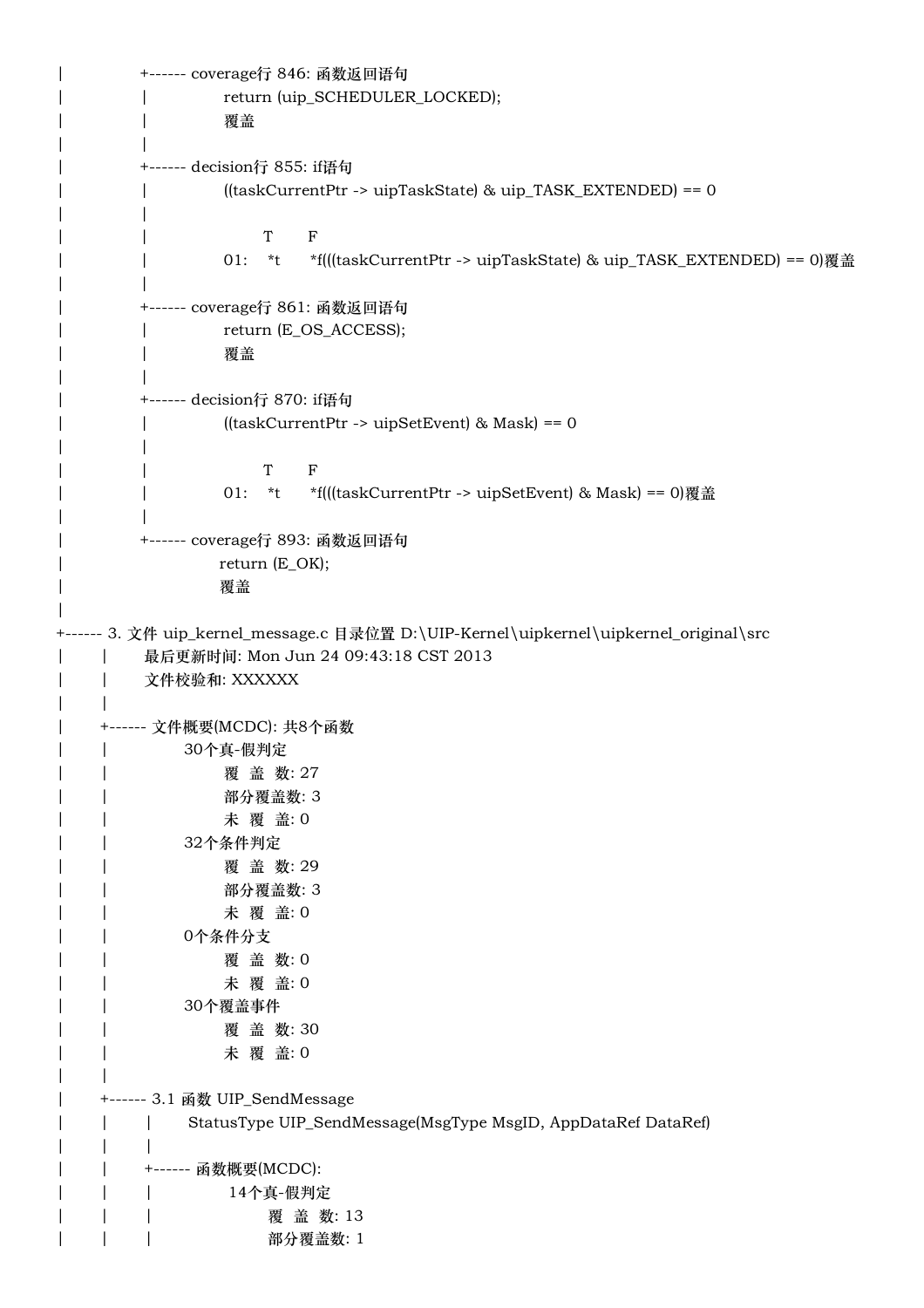| | | 木覆 盖: 0 | | | 14个条件判定 | | | | 覆 盖 数: 13 | | | 部分覆盖数: 1 | | | 未 覆 盖: 0 | | | 0个条件分支 | | | 覆 盖 数: 0 | | | 未 覆 盖: 0 | | | 7个覆盖事件 | | | 覆 盖 数: 7 | | | 未 覆 盖: 0 | | | | | +------ coverage行 461: 函数入口 | | | { | | | 覆盖  $| \cdot |$ | | +------ decision行 468: if语句 | | | MsgID > uipMsgNumber  $| \cdot |$ | | | T F | | | 01: \*t \*f(MsgID > uipMsgNumber)覆盖 | | | | | +------ coverage行 470: 函数返回语句 | | | return (E\_OS\_ID); | | | 覆盖 | | | | | +------ decision行 476: if语句 | | | msgPtr -> uipQueueWriteHead == (uip\_UCHAR\_PTR)DataRef | | | | | | T F | | 01: \*t \*f(msgPtr -> uipQueueWriteHead == (uip\_UCHAR\_PTR)DataRef)覆盖 | | | | | +------ coverage行 479: 函数返回语句 | | return (uip\_COM\_BUFFER); | | | 覆盖 | | | | | +------ decision行 483: if语句 | | | (msgPtr -> uipMsgStatus & uip\_MSG\_LOCKED) != 0  $| \cdot |$ | | | T F | | | 01: \*t \*f((msgPtr -> uipMsgStatus & uip\_MSG\_LOCKED) != 0)覆盖 | | | | | +------ coverage行 486: 函数返回语句 | | return (uip\_COM\_LOCKED); | | | 覆盖 | | | | | +------ decision行 500: if语句 | | msgPtr -> uipMsgType == uip\_MSG\_UNQUEUED  $| \cdot |$ | | | T F | | | 01: \*t \*f(msgPtr -> uipMsgType == uip\_MSG\_UNQUEUED)覆盖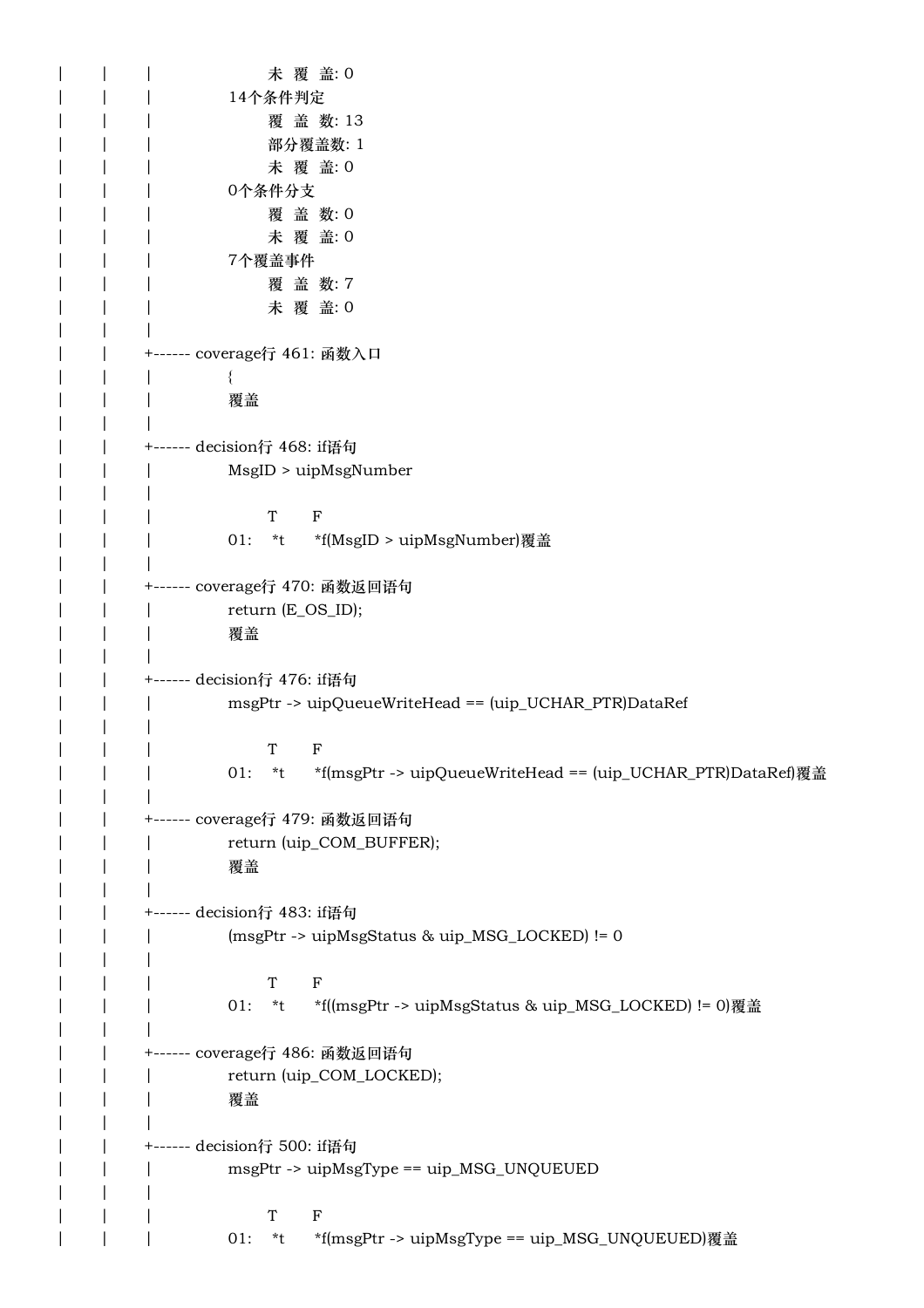| | | +------ decision行 502: for语句 | | | data\_size < msgPtr -> uipMsgSize | | | | | | T F | | | 01: \*t \*f(data\_size < msgPtr -> uipMsgSize)覆盖 | | | | | +------ decision行 513: if语句 | | | ((msgPtr -> uipMsgStatus) & uip\_MSG\_OVERFLOW) == 0 | | | | | | T F | | 01: \*t \*f(((msgPtr -> uipMsgStatus) & uip\_MSG\_OVERFLOW) == 0)覆盖 | | | | | +------ decision行 515: for语句 | | | data\_size < msgPtr -> uipMsgSize | | | | | | T F | | | 01: \*t \*f(data\_size < msgPtr -> uipMsgSize)覆盖 | | | | | +------ decision行 523: if语句 | | | (uip\_UCHAR\_PTR)(msgPtr -> uipQueueWriteHead) >= (uip\_UCHAR\_PTR)(msgPtr -> uipQueueEnd) | | | | | | T F | | | 01: \*t \*f((uip\_UCHAR\_PTR)(msgPtr -> uipQueueWriteHead) >= (uip\_UCHAR\_PTR)(msgPtr -> uipQueueEnd))覆盖 | | | | | +------ decision行 539: if语句 | msgPtr -> uipMsgNotifyType == uip\_COM\_NOTIFICATION\_CALLBACK | | | | | | T F |  $|$  01:  $*t$   $*$ f(msgPtr -> uipMsgNotifyType == uip\_COM\_NOTIFICATION\_CALLBACK)覆盖  $| \cdot |$ | | +------ decision行 545: if语句 | | | msgPtr -> uipMsgNotifyType == uip\_COM\_NOTIFICATION\_FLAG | | | | | | T F | | | 01: \*t \*f(msgPtr -> uipMsgNotifyType == uip\_COM\_NOTIFICATION\_FLAG)覆盖 | | | | | +------ decision行 550: if语句 | | msgPtr -> uipMsgNotifyType == uip COM\_NOTIFICATION\_SETEVENT | | | | | | T F |  $|$  01:  $*t$   $*$ f(msgPtr -> uipMsgNotifyType == uip\_COM\_NOTIFICATION\_SETEVENT)覆盖 | | | | | +------ decision行 553: if语句 | | | status != E\_OK | | | | | | T F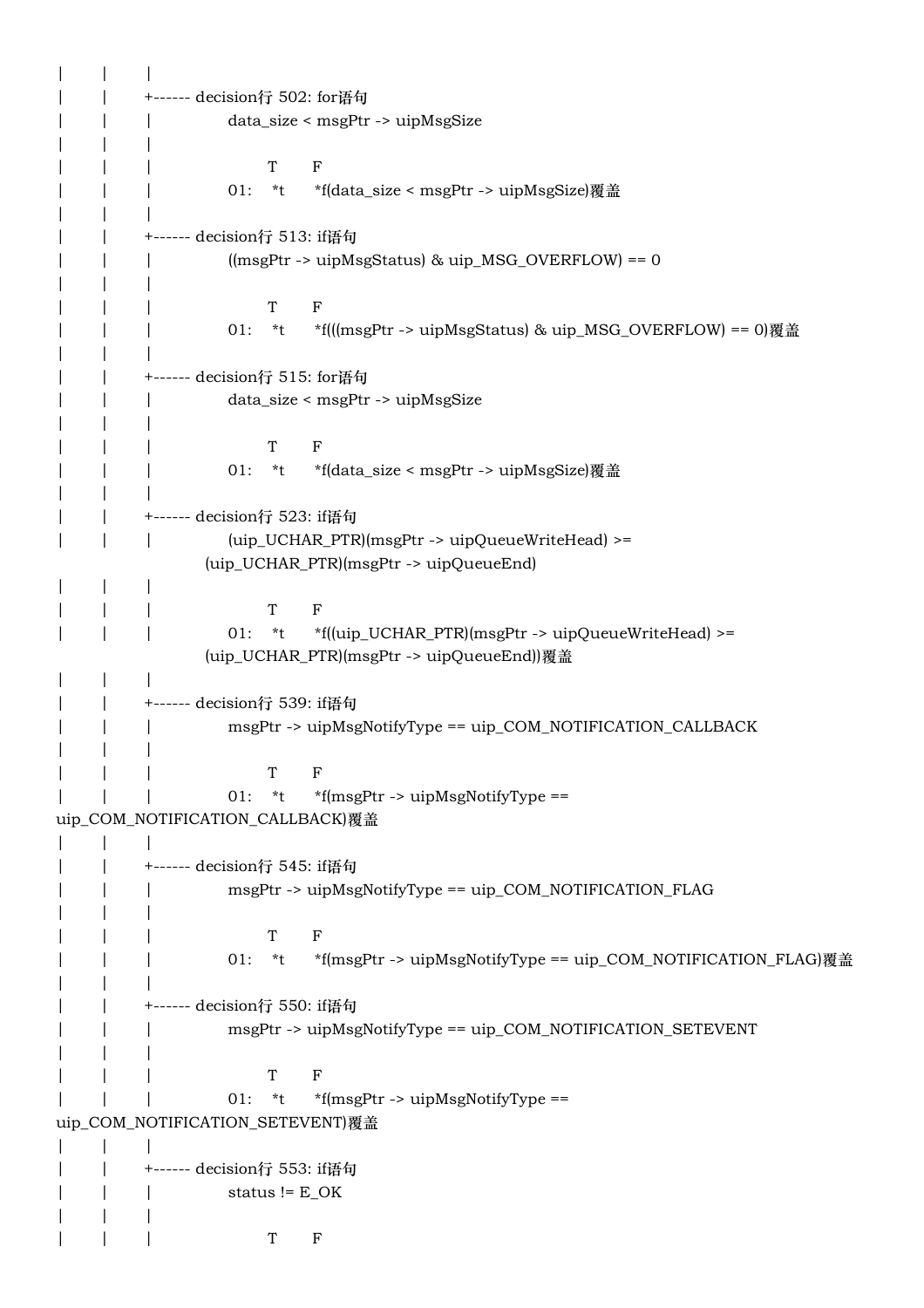```
| | | 01: *t *f(status != E_OK)覆盖
| | |
   | | +------ coverage行 559: 函数返回语句
| | | return (status);
   | | | 覆盖
| | |
| | +------ decision行 563: if语句
   | | | msgPtr -> uipMsgNotifyType == uip_COM_NOTIFICATION_ACTIVATETASK
| | | 
| | | T F
| | | 01: *t f(msgPtr -> uipMsgNotifyType ==
uip_COM_NOTIFICATION_ACTIVATETASK)部分覆盖
| | |
| | +------ decision行 566: if语句
   | | | status != E_OK
   \| \cdot \|| | | T F
   | | | 01: *t *f(status != E_OK)覆盖
   \| \cdot \|| | +------ coverage行 572: 函数返回语句
   | | | return (status);
   | | | 覆盖
   | \cdot || | +------ coverage行 580: 函数返回语句
| | return (E_OK);
   | | 覆盖
\| \cdot \|| +------ 3.2 函数 UIP_ReceiveMessage
   | | | StatusType UIP_ReceiveMessage(MsgType MsgID, AppDataRef DataRef)
| | |
   | | +------ 函数概要(MCDC):
   | | | 9个真-假判定
   | | | 覆盖数:9
   | | | 部分覆盖数: 0
   | | | 未 覆 盖: 0
   | | | 10个条件判定
   | | | 覆 盖 数: 10
   | | | 部分覆盖数: 0
   | | | 未 覆 盖: 0
   | | | 0个条件分支
   | | | 覆 盖 数: 0
   | | | 未 覆 盖: 0
   | | | 6个覆盖事件
   | | | 覆 盖 数: 6
   | | | 未 覆 盖: 0
| | |
   | | +------ coverage行 642: 函数入口
| | | {
| | | 覆盖
| | |
| | +------ decision行 650: if语句
```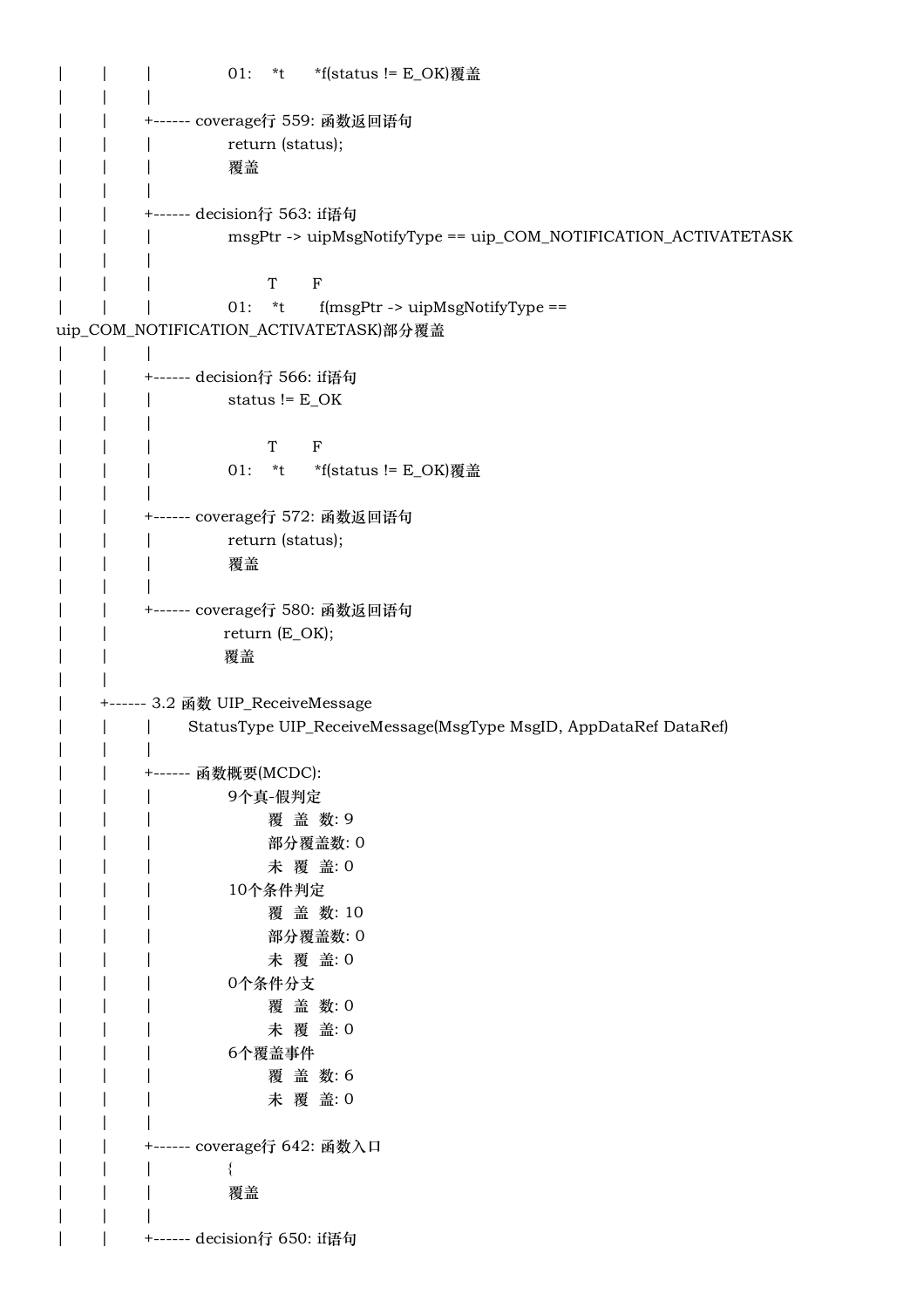| | | MsgID > uipMsgNumber | | | | | | T F | | | 01: \*t \*f(MsgID > uipMsgNumber)覆盖 | | | | | +------ coverage行 652: 函数返回语句 | | | return (E\_OS\_ID); | | | 覆盖 | | | | | +------ decision行 658: if语句 | | | (uip\_UCHAR\_PTR)(msgPtr -> uipQueueReadHead) == (uip\_UCHAR\_PTR)DataRef | | | | | | T F | | | 01: \*t \*f((uip\_UCHAR\_PTR)(msgPtr -> uipQueueReadHead) == (uip\_UCHAR\_PTR)DataRef)覆盖  $| \cdot |$ | | +------ coverage行 661: 函数返回语句 | | return (uip\_COM\_BUFFER); | | | 覆盖 | | | | | +------ decision行 665: if语句 | | | ((msgPtr -> uipMsgStatus) & uip\_MSG\_LOCKED) != 0 | | | | | | T F | | | 01: \*t \*f(((msgPtr -> uipMsgStatus) & uip\_MSG\_LOCKED) != 0)覆盖 | | | | | +------ coverage行 668: 函数返回语句 | | return (uip\_COM\_LOCKED); | | | 覆盖 | | | | | +------ decision行 682: if语句 | | msgPtr -> uipMsgType == uip\_MSG\_UNQUEUED | | | | | | T F | 01: \*t \*f(msgPtr -> uipMsgType == uip\_MSG\_UNQUEUED)覆盖 | | | | | +------ decision行 684: for语句 | | | data\_size < msgPtr -> uipMsgSize | | | | | | T F | | | 01: \*t \*f(data\_size < msgPtr -> uipMsgSize)覆盖 | | | | | +------ decision行 697: if语句中的条件表达式  $|$  |  $|$  (((msgPtr -> uipMsgStatus) & uip\_MSG\_OVERFLOW) == 0) && ((msgPtr -> uipQueueReadHead) == (msgPtr -> uipQueueWriteHead)) | | | | | | T F | | 01: \*tt \*fx((((msgPtr -> uipMsgStatus) & uip MSG\_OVERFLOW) == 0))覆盖 | | | 02: \*tt \*tf(((msgPtr -> uipQueueReadHead) == (msgPtr -> uipQueueWriteHead)))覆盖 | | |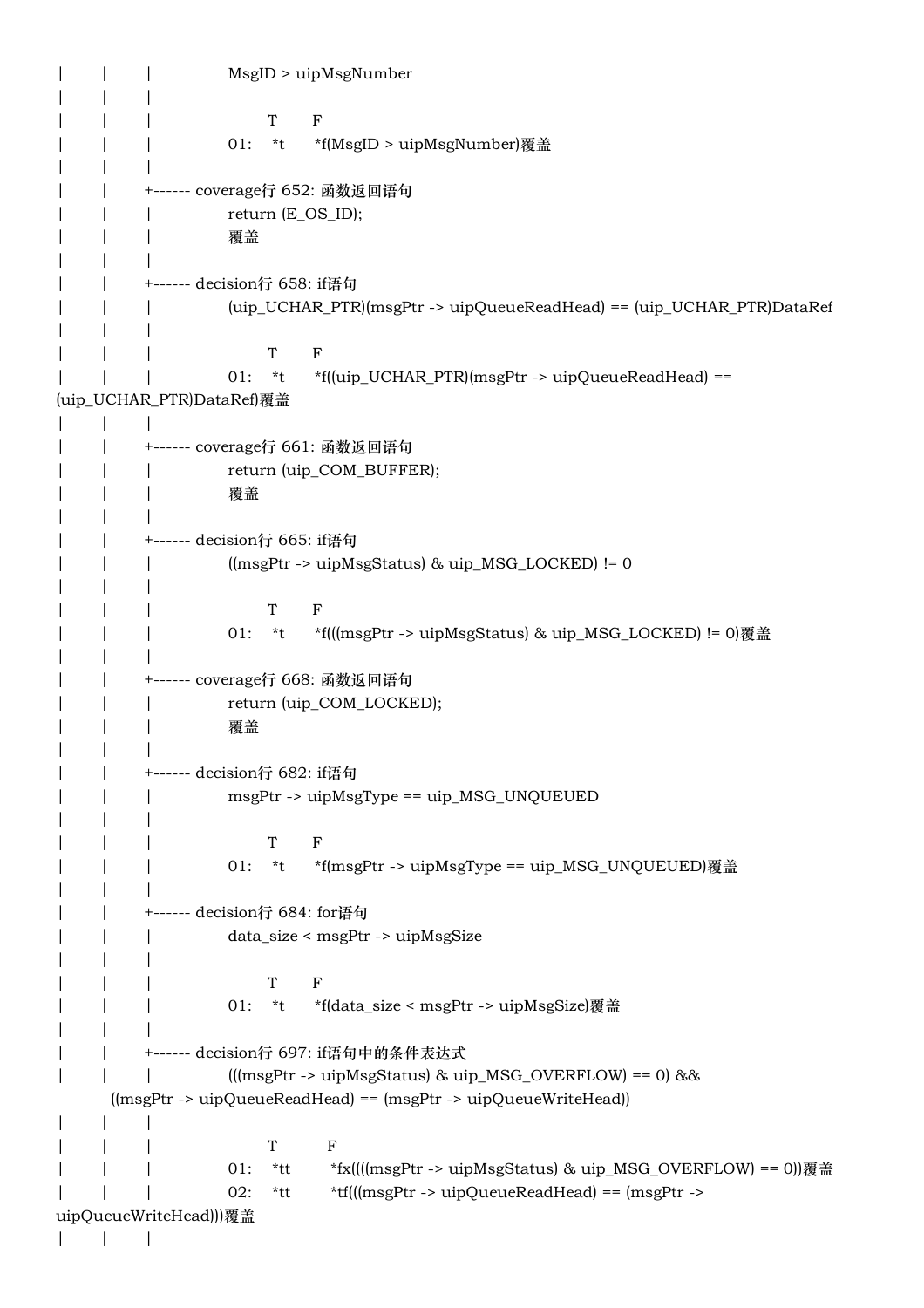| | +------ coverage行 704: 函数返回语句 | | | return (uip\_COM\_BUFFER\_EMPTY); | | | 覆盖 | | | | | +------ decision行 707: if语句 | | | ((msgPtr -> uipMsgStatus) & uip\_MSG\_OVERFLOW) != 0 | | | | | | T F | | | 01: \*t \*f(((msgPtr -> uipMsgStatus) & uip\_MSG\_OVERFLOW) != 0)覆盖 | | | | | +------ decision行 714: for语句 | | | data\_size < msgPtr -> uipMsgSize | | | | | | T F | | | 01: \*t \*f(data\_size < msgPtr -> uipMsgSize)覆盖 | | | | | +------ decision行 722: if语句 | | | (uip\_UCHAR\_PTR)(msgPtr -> uipQueueReadHead) >= (uip\_UCHAR\_PTR)(msgPtr -> uipQueueEnd) | | | | | | T F | | | 01: \*t \*f((uip\_UCHAR\_PTR)(msgPtr -> uipQueueReadHead) >= (uip\_UCHAR\_PTR)(msgPtr -> uipQueueEnd))覆盖 | | | | | +------ coverage行 733: 函数返回语句 | | return (status); | | 覆盖 | | | +------ 3.3 函数 UIP\_GetMessageStatus | | | StatusType UIP\_GetMessageStatus(MsgType MsgID) | | | | | +------ 函数概要(MCDC): | | | 5个真-假判定 | | | 覆 盖 数: 3 | | | 部分覆盖数: 2 | | 本覆 盖: 0 | | | 6个条件判定 | | | 覆 盖 数: 4 | | | 部分覆盖数: 2 | | | 未 覆 盖: 0 | | | 0个条件分支 | | | 覆 盖 数: 0 | | | 未 覆 盖: 0 | | | 6个覆盖事件 | | | 覆 盖 数: 6 | | | 未 覆 盖: 0 | | | | | +------ coverage行 792: 函数入口 | | | { | | | 覆盖 | | |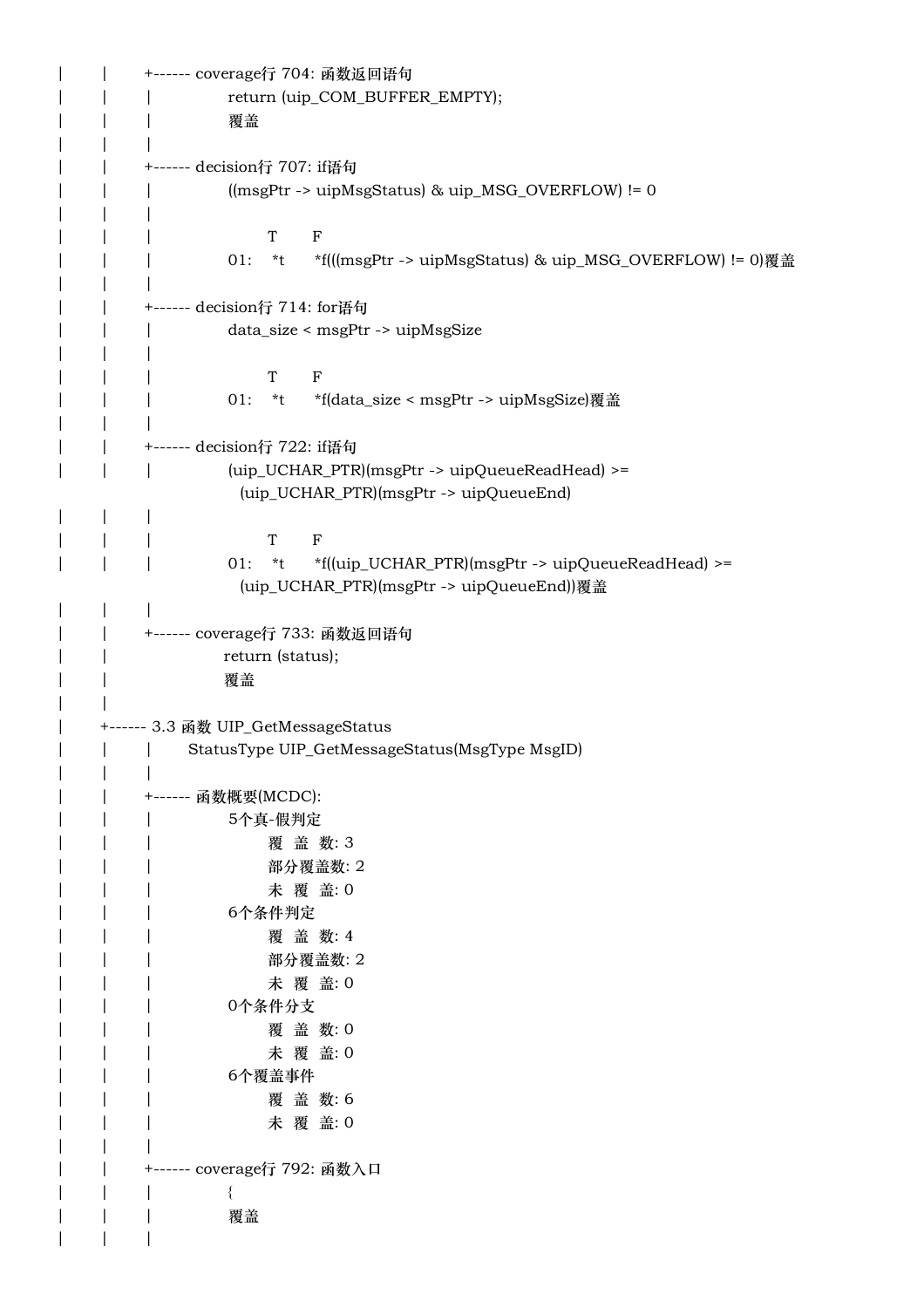| | +------ decision行 796: if语句 | | | MsgID > uipMsgNumber | | | | | | T F | | | 01: \*t \*f(MsgID > uipMsgNumber)覆盖 | | | | | +------ coverage行 798: 函数返回语句 | return (E\_OS\_ID); | | | 覆盖 | | | | | +------ decision行 804: if语句 | | | ((msgPtr -> uipMsgStatus) & uip\_MSG\_LOCKED) != 0 | | | | | | T F | | | 01: \*t \*f(((msgPtr -> uipMsgStatus) & uip\_MSG\_LOCKED) != 0)覆盖 | | | | | +------ coverage行 807: 函数返回语句 | | return (uip\_COM\_LOCKED); | | | 覆盖 | | | | | +------ decision行 810: if语句 | | | msgPtr -> uipMsgType == uip\_MSG\_QUEUED | | | | | | T F | | | 01: \*t \*f(msgPtr -> uipMsgType == uip\_MSG\_QUEUED)覆盖 | | | | | +------ decision行 814: if语句中的条件表达式 | | | (((msgPtr -> uipMsgStatus) & uip\_MSG\_OVERFLOW) == 0) && (msgPtr -> uipQueueReadHead == msgPtr -> uipQueueWriteHead) | | | | | | T F 01: \*tt \*fx((((msgPtr -> uipMsgStatus) & uip\_MSG\_OVERFLOW) == 0))覆盖 | | | 02: \*tt tf((msgPtr -> uipQueueReadHead == msgPtr -> uipQueueWriteHead))部分覆盖 | | | | | +------ coverage行 818: 函数返回语句 | | return (uip\_COM\_BUFFER\_EMPTY); | | | 覆盖 | | | | | +------ decision行 821: if语句 | | | ((msgPtr -> uipMsgStatus) & uip\_MSG\_OVERFLOW) != 0 | | | | | | T F | | | 01: \*t f(((msgPtr -> uipMsgStatus) & uip\_MSG\_OVERFLOW) != 0)部分覆盖 | | | | | +------ coverage行 823: 函数返回语句 | | return (uip\_COM\_OVERFLOW); | | | 覆盖 | | | | | +------ coverage行 827: 函数返回语句 | | return (E\_OK);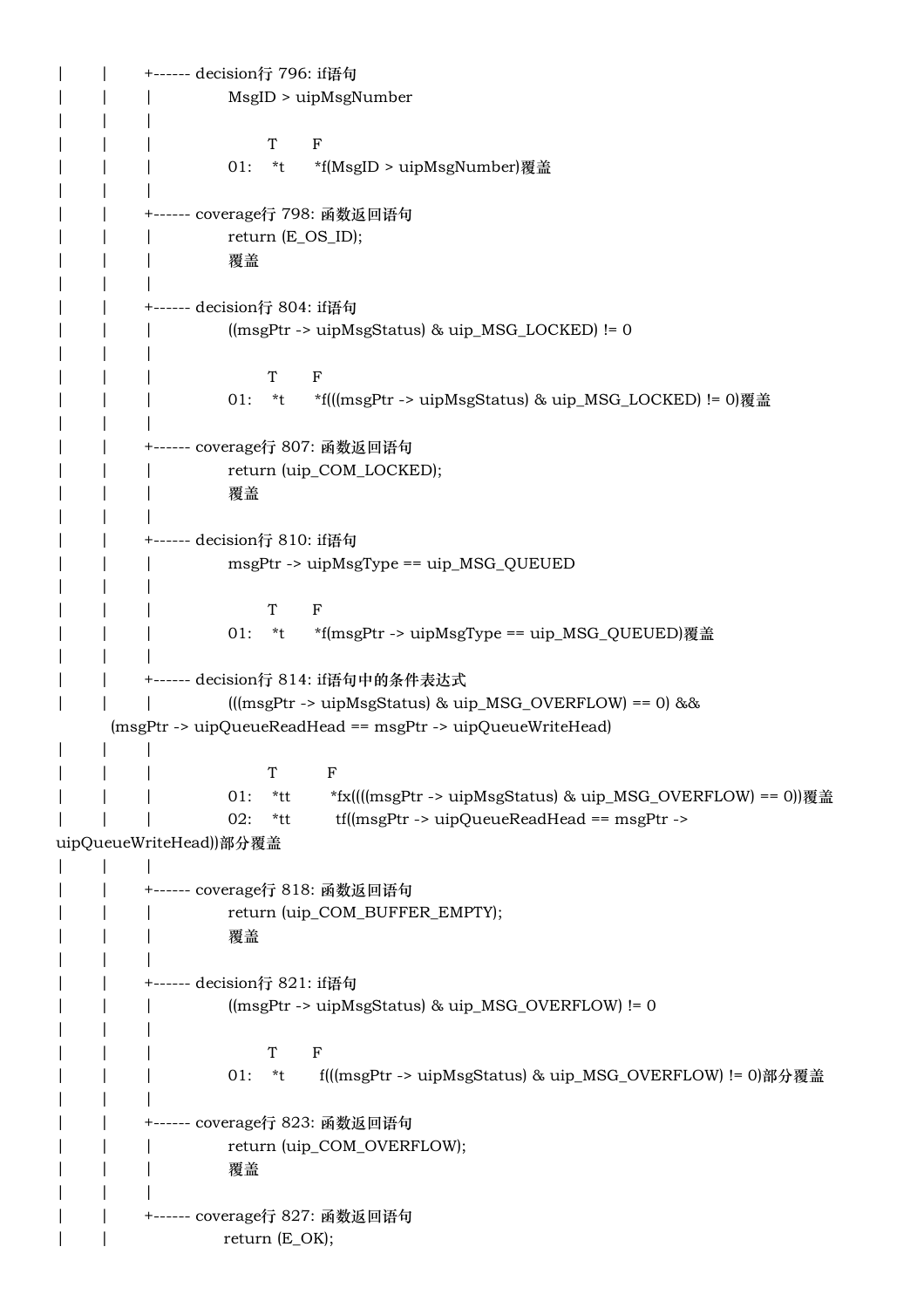| | 覆盖 | | | +------ 3.4 函数 UIP\_ReadFlag | | | FlagType UIP\_ReadFlag(MsgType MsgID) | | | | | +------ 函数概要(MCDC): | | | 0个真-假判定 | | | 覆 盖 数: 0 | | | 部分覆盖数: 0 | | | 未 覆 盖: 0 | | | 0个条件判定 | | | 覆 盖 数: 0 | | | 部分覆盖数: 0 | | | 未 覆 盖: 0 | | | 0个条件分支 | | | 覆 盖 数: 0 | | | 未 覆 盖: 0 | | | 2个覆盖事件 | | | 覆盖数:2 | | | 未 覆 盖: 0 | | | | | +------ coverage行 873: 函数入口 | | | { | | | 覆盖 | | | | | +------ coverage行 881: 函数返回语句 | | return (value); | | 覆盖 | | | +------ 3.5 函数 UIP\_ResetFlag | | | StatusType UIP\_ResetFlag(MsgType MsgID) | | | | | +------ 函数概要(MCDC): | | | 0个真-假判定 | | | 覆 盖 数: 0 | | | 部分覆盖数: 0 | | | 未 覆 盖: 0 | | | 0个条件判定 | | | 覆 盖 数: 0 | | | 部分覆盖数: 0 | | | 未 覆 盖: 0 | | | 0个条件分支 | | | 覆 盖 数: 0 | | | 未 覆 盖: 0 | | | 2个覆盖事件 | | | 覆 盖 数: 2 | | | 未 覆 盖: 0 | | | | | +------ coverage行 931: 函数入口 | | | { | | | 覆盖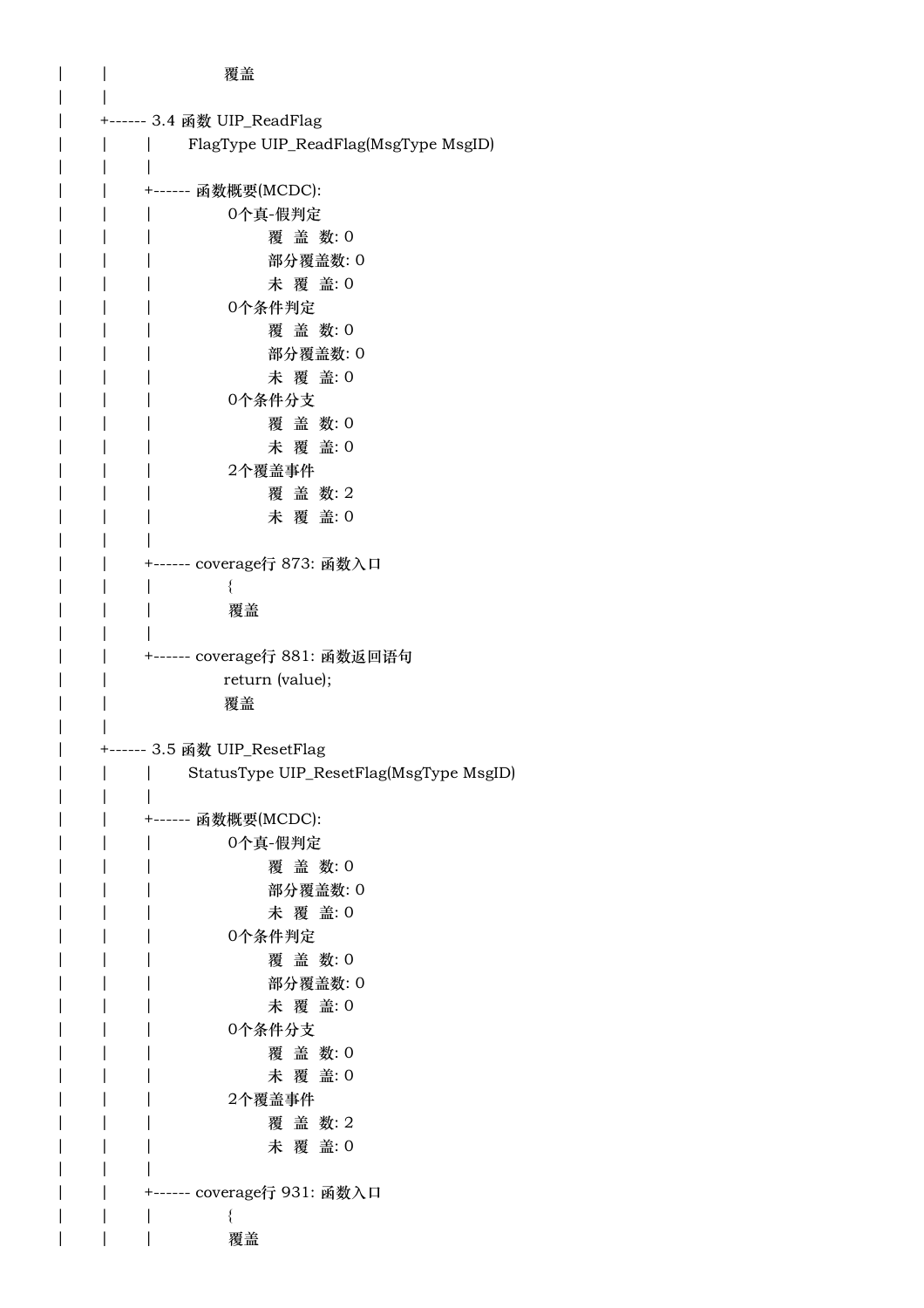| +------ coverage行 945: 函数返回语句            |
|------------------------------------------|
| return (E_OK);                           |
| 覆盖                                       |
|                                          |
|                                          |
| StatusType UIP_StartCOM(void)            |
|                                          |
| ------ 函数概要(MCDC):                       |
| 0个真-假判定<br>覆盖 数:0                        |
| 部分覆盖数:0                                  |
| 未 覆 盖: 0                                 |
| 0个条件判定                                   |
| 覆盖 数:0                                   |
| 部分覆盖数:0                                  |
| 未 覆 盖: 0                                 |
| 0个条件分支                                   |
| 覆盖数:0                                    |
| 未 覆 盖: 0                                 |
| 2个覆盖事件                                   |
| 覆盖数:2                                    |
| 未 覆 盖: 0                                 |
| ------ coverage <mark>行 998: 函数入口</mark> |
|                                          |
| 覆盖                                       |
|                                          |
| +------ coverage行 1004: 函数返回语句           |
| return (returnVal);                      |
| 覆盖                                       |
|                                          |
| StatusType UIP_CloseCOM(void)            |
|                                          |
| 函数概要(MCDC):<br>------                    |
| 0个真-假判定                                  |
| 覆 盖 数:0                                  |
| 部分覆盖数:0                                  |
| 未 覆 盖: 0                                 |
| 0个条件判定                                   |
| 覆盖数:0                                    |
| 部分覆盖数: 0                                 |
| 未 覆 盖: 0                                 |
| 0个条件分支<br>覆盖数:0                          |
| 未 覆 盖: 0                                 |
| 2个覆盖事件                                   |
| 覆盖数:2                                    |
| 未 覆 盖: 0                                 |
|                                          |
|                                          |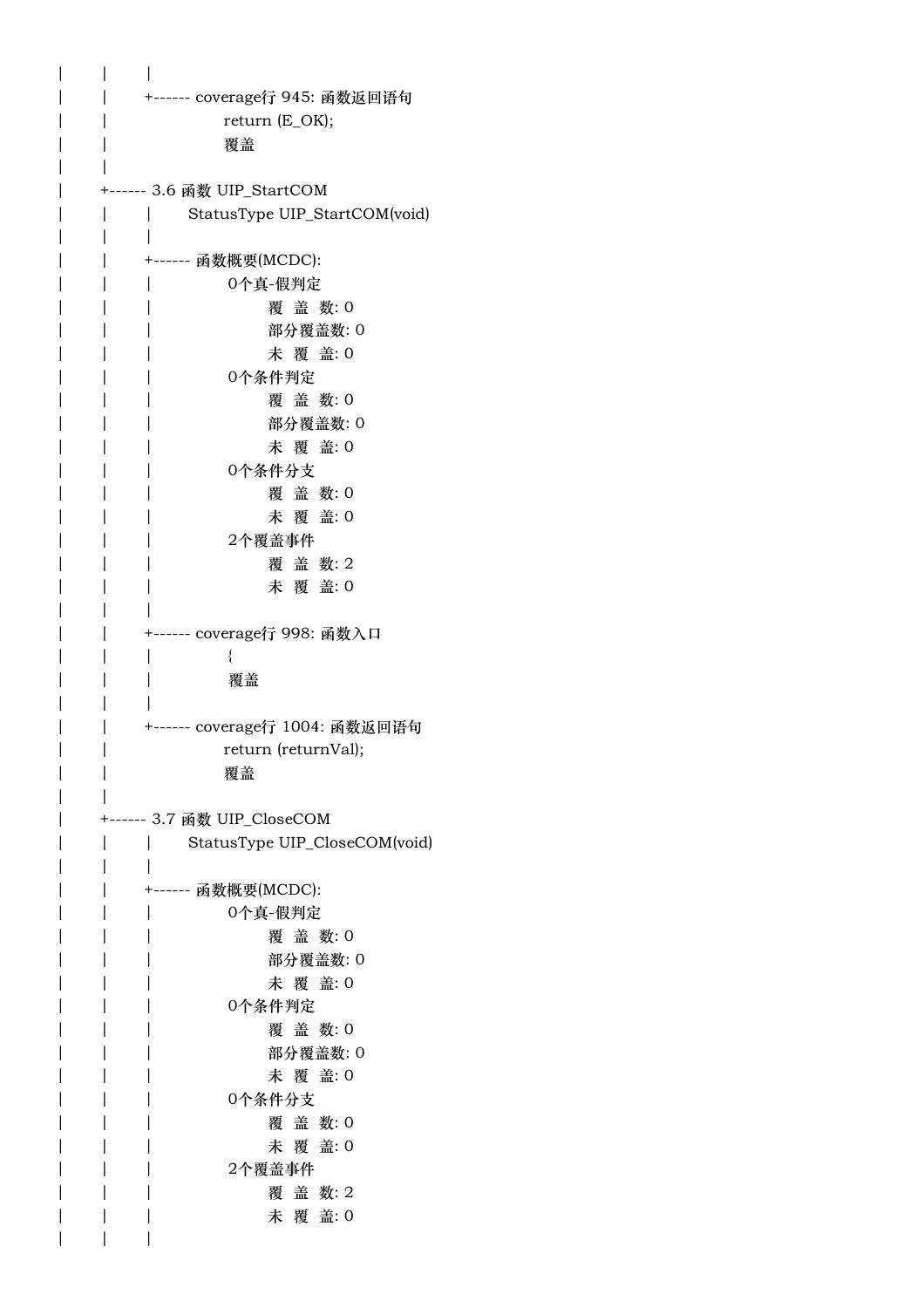```
| | +------ coverage行 1053: 函数入口
| | | {
| | | 覆盖
   \| \cdot \|| | +------ coverage行 1057: 函数返回语句
   | | return (E_OK);
   | | 覆盖
   | |
   | +------ 3.8 函数 UIP_StopCOM
      | | StatusType UIP_StopCOM(uip_UCHAR ShutdownMode)
      \vert| +------ 函数概要(MCDC):
      | | 2个真-假判定
      | | 覆 盖 数: 2
      | | 部分覆盖数: 0
      | | 未 覆 盖: 0
      | | 2个条件判定
      | | 覆 盖 数: 2
      | | 部分覆盖数: 0
      | | 未 覆 盖: 0
      | | 0个条件分支
      | | 覆 盖 数: 0
      | | 未 覆 盖: 0
      | | 3个覆盖事件
      | | 覆 盖 数: 3
      | | 未 覆 盖: 0
| |
      | +------ coverage行 1113: 函数入口
| | {
      | | 覆盖
| |
      | +------ decision行 1117: for语句
      | | msgNumber < uipMsgNumber
      \|| | T F
      | | 01: *t *f(msgNumber < uipMsgNumber)覆盖
| |
      | +------ decision行 1121: if语句
      | | ((msgPtr -> uipMsgStatus) & (uip_MSG_LOCKED)) != 0
      | | 
| | T F
      | | 01: *t *f(((msgPtr -> uipMsgStatus) & (uip_MSG_LOCKED)) != 0)覆盖
| |
      | +------ coverage行 1123: 函数返回语句
      | return (uip_COM_LOCKED);
      | | 覆盖
| |
      | +------ coverage行 1127: 函数返回语句
| return (E_OK);
| 覆盖
```
|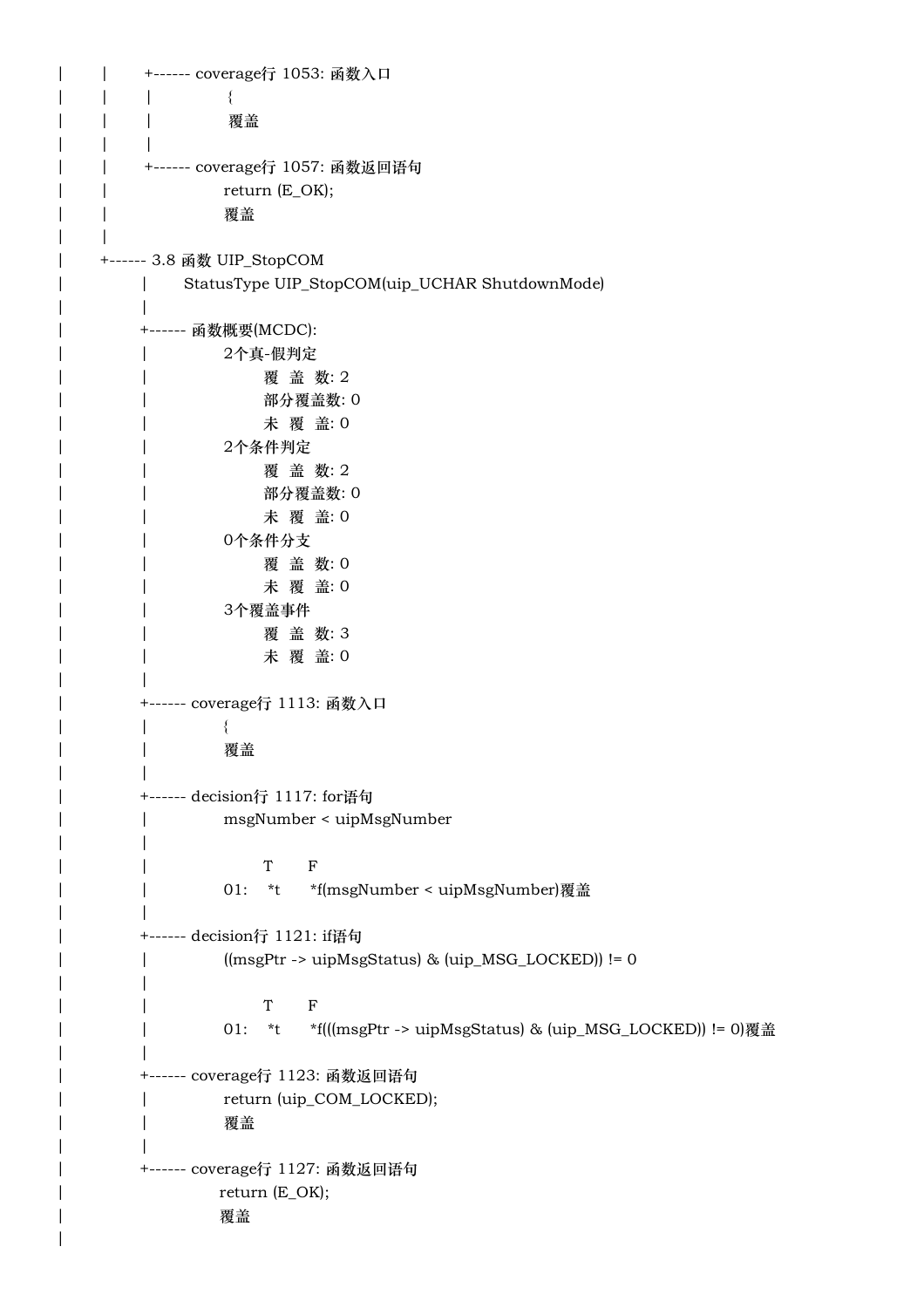| 最后更新时间: Mon Jun 24 09:43:13 CST 2013<br>文件校验和: XXXXXX<br>+------ 文件概要(MCDC): 共2个函数<br>9个真-假判定<br>覆盖数:8<br>部分覆盖数: 1 |
|--------------------------------------------------------------------------------------------------------------------|
|                                                                                                                    |
|                                                                                                                    |
|                                                                                                                    |
|                                                                                                                    |
|                                                                                                                    |
|                                                                                                                    |
|                                                                                                                    |
| 未 覆 盖: 0                                                                                                           |
| 10个条件判定                                                                                                            |
| 覆盖数:9                                                                                                              |
| 部分覆盖数: 1                                                                                                           |
| 未 覆 盖: 0                                                                                                           |
| 0个条件分支                                                                                                             |
| 覆盖 数:0                                                                                                             |
| 未 覆 盖: 0                                                                                                           |
| 12个覆盖事件                                                                                                            |
| 覆盖数:12                                                                                                             |
| 未 覆 盖: 0                                                                                                           |
|                                                                                                                    |
| +------ 4.1 函数 uipGetResource                                                                                      |
| StatusType uipGetResource(ResourceType ResID)                                                                      |
|                                                                                                                    |
| +------ 函数概要(MCDC):                                                                                                |
| 4个真-假判定                                                                                                            |
| 覆盖数: 4                                                                                                             |
| 部分覆盖数: 0                                                                                                           |
| 未 覆 盖: 0                                                                                                           |
| 4个条件判定                                                                                                             |
| 覆盖 数: 4                                                                                                            |
| 部分覆盖数:0                                                                                                            |
| 未 覆 盖: 0                                                                                                           |
| 0个条件分支                                                                                                             |
| 覆盖数:0                                                                                                              |
| 未 覆 盖: 0                                                                                                           |
| 6个覆盖事件                                                                                                             |
| 覆盖数:6                                                                                                              |
| 未 覆 盖: 0                                                                                                           |
| +------ coverage行 479: 函数入口                                                                                        |
|                                                                                                                    |
| 覆盖                                                                                                                 |
|                                                                                                                    |
| +------ decision行 491: if语句                                                                                        |
| uipNestedInterrupts != 0                                                                                           |
|                                                                                                                    |
| $\rm T$<br>$\mathbf F$                                                                                             |
| $*_{t}$<br>*f(uipNestedInterrupts != 0)覆盖<br>01:                                                                   |
|                                                                                                                    |
|                                                                                                                    |
| return (E_OS_CALLEVEL);                                                                                            |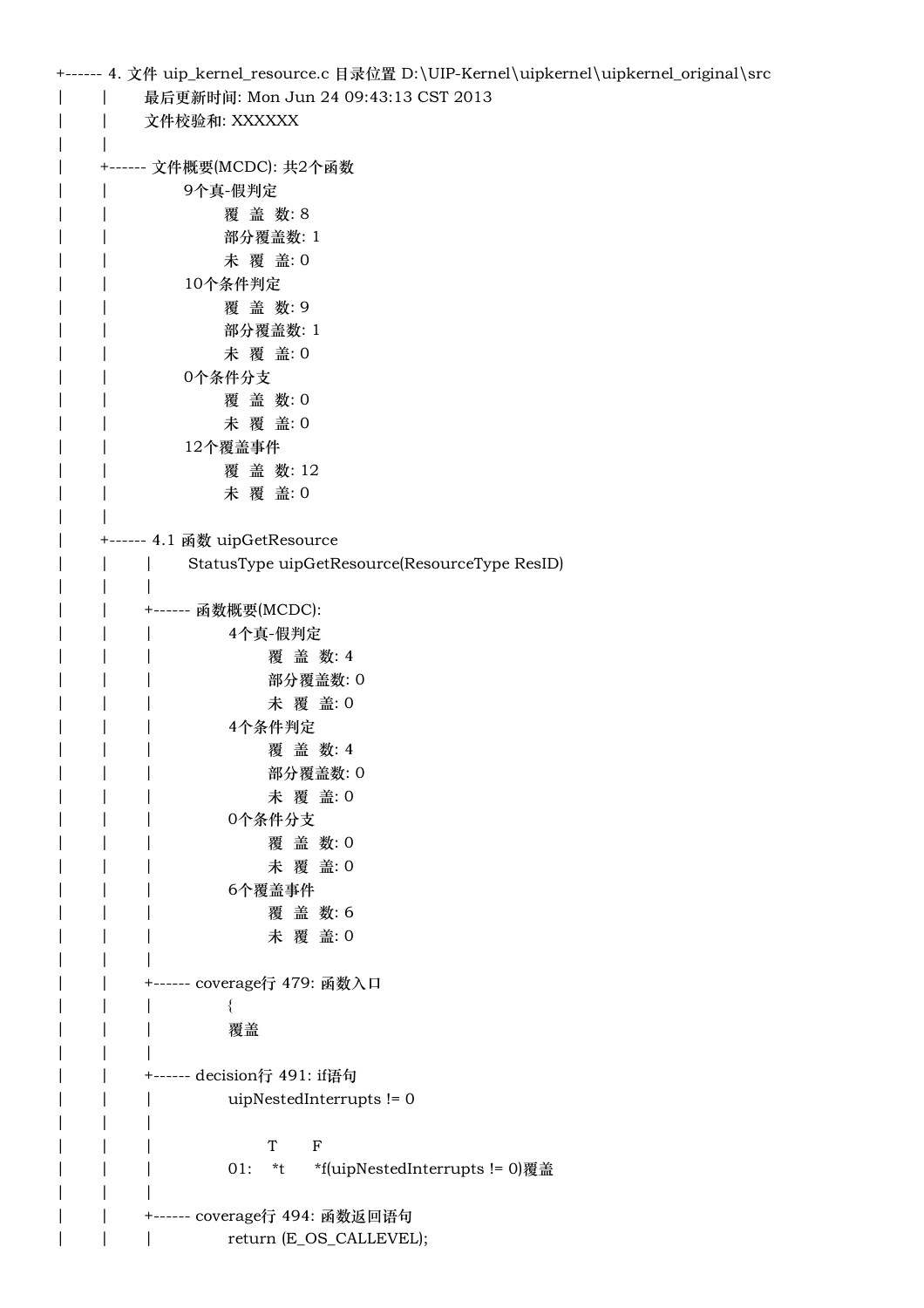```
| | | 覆盖
| | |
   | | +------ decision行 499: if语句
   | | | ResID >= uipResNumber
| | | 
| | | T F
   | | 01: *t *f(ResID >= uipResNumber)覆盖
| | |
   | | +------ coverage行 502: 函数返回语句
   | | | return (E_OS_ID);
   | | | 覆盖
| | |
   | | +------ decision行 512: if语句
   | | | (resourcePtr -> uipLock) == 1
| | | 
| | | T F
   | | 01: *t *f((resourcePtr -> uipLock) == 1)覆盖
| | |
   | | +------ coverage行 518: 函数返回语句
   | | return (E_OS_ACCESS);
   | | | 覆盖
   | \cdot || | +------ decision行 526: if语句
   | | | uipCurrentTaskPriority < (resourcePtr -> uipCeilingPrio)
   | \cdot || | | T F
   | | | 01: *t *f(uipCurrentTaskPriority < (resourcePtr -> uipCeilingPrio))覆盖
   \| \cdot \|| | +------ coverage行 532: 函数返回语句
   | | return (E_OS_ACCESS);
   | | | 覆盖
| | |
   | | +------ coverage行 560: 函数返回语句
   | | return (E_OK);
   | | 覆盖
   | |
| +------ 4.2 函数 uipReleaseResource
| | StatusType uipReleaseResource(ResourceType ResID)
| |
       | +------ 函数概要(MCDC):
       | | 5个真-假判定
       | | 覆 盖 数: 4
       | | 部分覆盖数: 1
       | | 未 覆 盖: 0
       | | 6个条件判定
       | | 覆 盖 数: 5
       | | 部分覆盖数: 1
       | | 未 覆 盖: 0
       | | 0个条件分支
       | | 覆 盖 数: 0
| | 大覆 盖: 0
```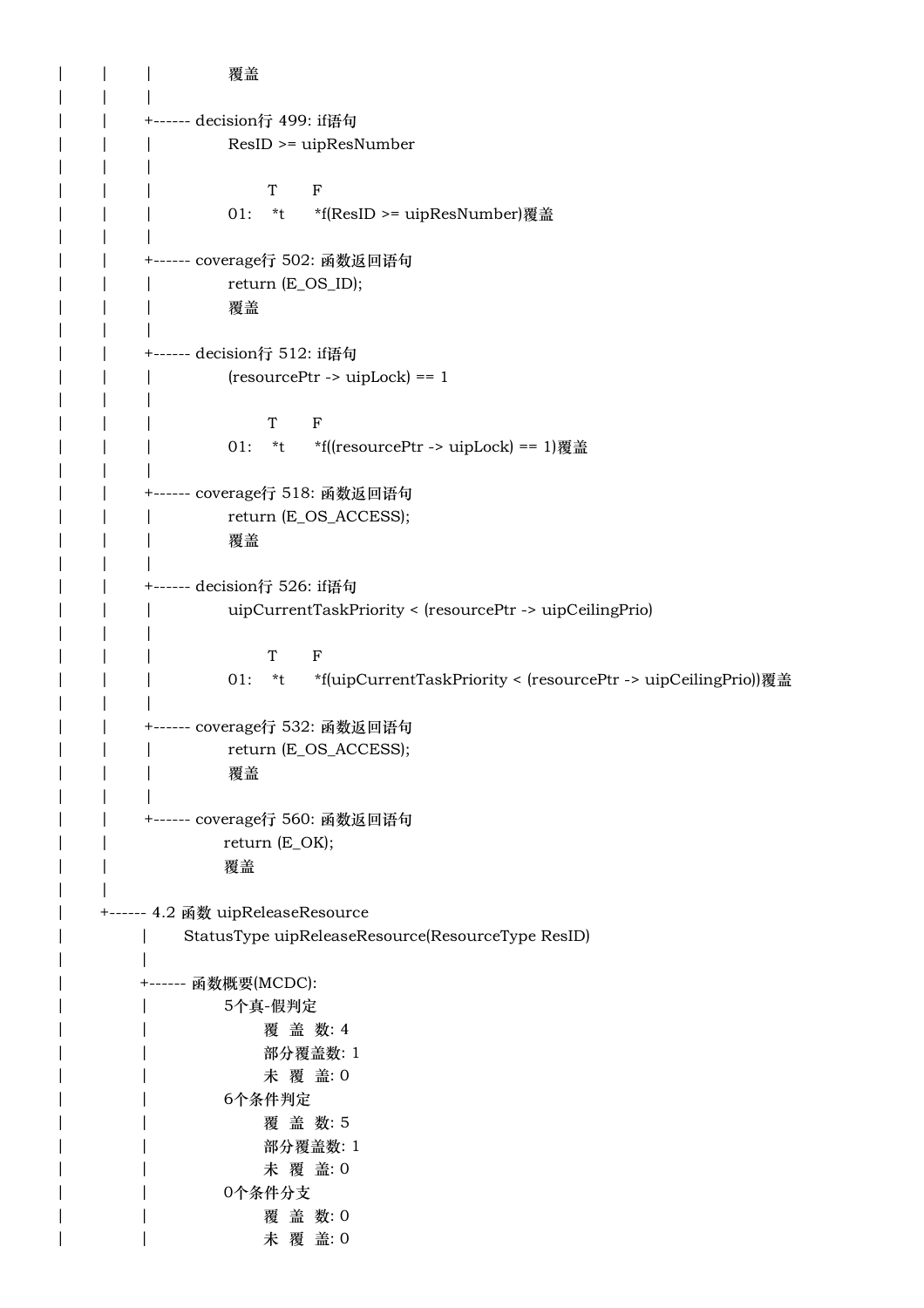```
| | 6个覆盖事件
| | | 覆盖数:6
       | | 未 覆 盖: 0
| |
       | +------ coverage行 624: 函数入口
| | {
       | | 覆盖
| |
       | +------ decision行 635: if语句
       | | uipNestedInterrupts != 0
       | | 
| | T F
       | | 01: *t *f(uipNestedInterrupts != 0)覆盖
| |
       | +------ coverage行 641: 函数返回语句
       | return (E_OS_CALLEVEL);
       | | 覆盖
| |
       | +------ decision行 646: if语句
       | | ResID >= uipResNumber
       | | 
| | T F
       | | 01: *t *f(ResID >= uipResNumber)覆盖
| |
       | +------ coverage行 649: 函数返回语句
       | return (E_OS_ID);
       | | 覆盖
| |
       | +------ decision行 661: if语句中的条件表达式
       | | ((resourcePtr -> uipLock) == 0) || ((taskCurrentPtr -> uipResources) != resourcePtr)
       | | 
| | T F
       | | 01: *tx *ff(((resourcePtr -> uipLock) == 0))覆盖
       | | 02: *ft *ff(((taskCurrentPtr -> uipResources) != resourcePtr))覆盖
| |
       | +------ coverage行 667: 函数返回语句
       | return (E_OS_NOFUNC);
       | | 覆盖
| |
       | +------ decision行 673: if语句
       | | uipCurrentTaskPriority < (resourcePtr -> uipCeilingPrio)
       | | 
| | T F
       | | 01: *t *f(uipCurrentTaskPriority < (resourcePtr -> uipCeilingPrio))覆盖
| |
       | +------ coverage行 679: 函数返回语句
       | return (E_OS_ACCESS);
       | | 覆盖
| |
       | +------ decision行 696: if语句
| | uipPrioGrpArray[resourcePtr -> uipResCeilingGrpArrayIndex] == 0x00
```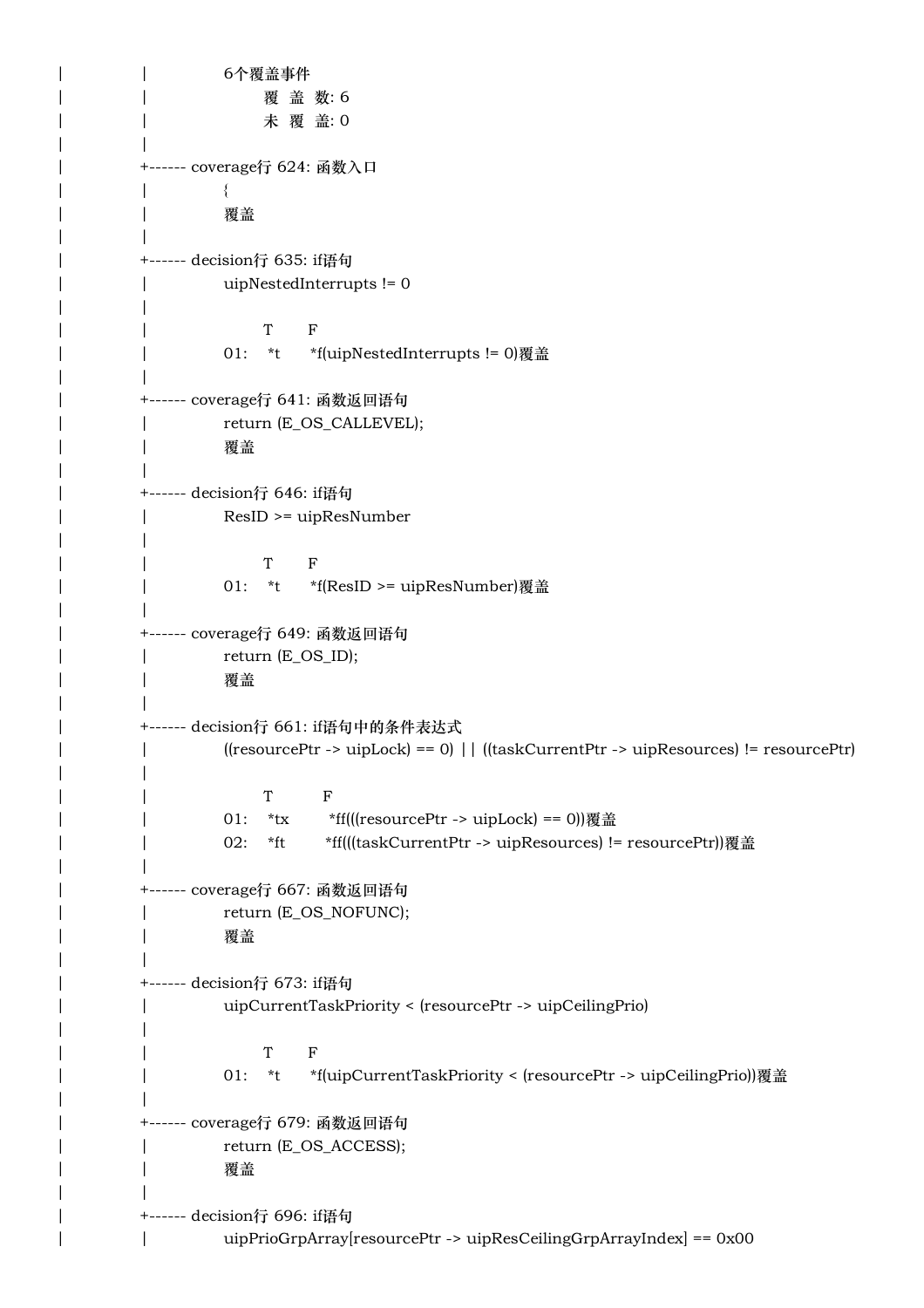| $\mathbf T$<br>$\mathbf F$                                                          |
|-------------------------------------------------------------------------------------|
| f(uipPrioGrpArray[resourcePtr -> uipResCeilingGrpArrayIndex] ==<br>$01:$ *t         |
| 0x00)部分覆盖                                                                           |
| +------ coverage行 713: 函数返回语句                                                       |
| return (E_OK);                                                                      |
| 覆盖                                                                                  |
|                                                                                     |
| +------ 5. 文件 uip_kernel_task.c 目录位置 D:\UIP-Kernel\uipkernel\uipkernel_original\src |
| 最后更新时间: Mon Jun 24 09:43:07 CST 2013                                                |
| 文件校验和: XXXXXX                                                                       |
| +------ 文件概要(MCDC): 共5个函数                                                           |
| 21个真-假判定                                                                            |
| 覆盖数:15                                                                              |
| 部分覆盖数:6                                                                             |
| 未 覆 盖: 0                                                                            |
| 25个条件判定                                                                             |
| 覆盖数:18                                                                              |
| 部分覆盖数: 7                                                                            |
| 未 覆 盖: 0                                                                            |
| 0个条件分支<br>覆盖 数:0                                                                    |
| 未 覆 盖: 0                                                                            |
| 19个覆盖事件                                                                             |
| 覆盖数:19                                                                              |
| 未 覆 盖: 0                                                                            |
|                                                                                     |
| +------ 5.1 函数 UIP_ActivateTask                                                     |
| StatusType UIP_ActivateTask(TaskType TaskID)                                        |
| +------ 函数概要(MCDC):                                                                 |
| 4个真-假判定                                                                             |
| 覆盖数:3                                                                               |
| 部分覆盖数: 1                                                                            |
| 未 覆 盖: 0                                                                            |
| 6个条件判定                                                                              |
| 覆盖数: 4                                                                              |
| 部分覆盖数: 2<br>未 覆 盖: 0                                                                |
| 0个条件分支                                                                              |
| 覆盖数:0                                                                               |
| 未 覆 盖: 0                                                                            |
| 4个覆盖事件                                                                              |
| 覆盖数: 4                                                                              |
| 未 覆 盖: 0                                                                            |
|                                                                                     |
| ------ coverage行 465: 函数入口                                                          |
| 覆盖                                                                                  |
|                                                                                     |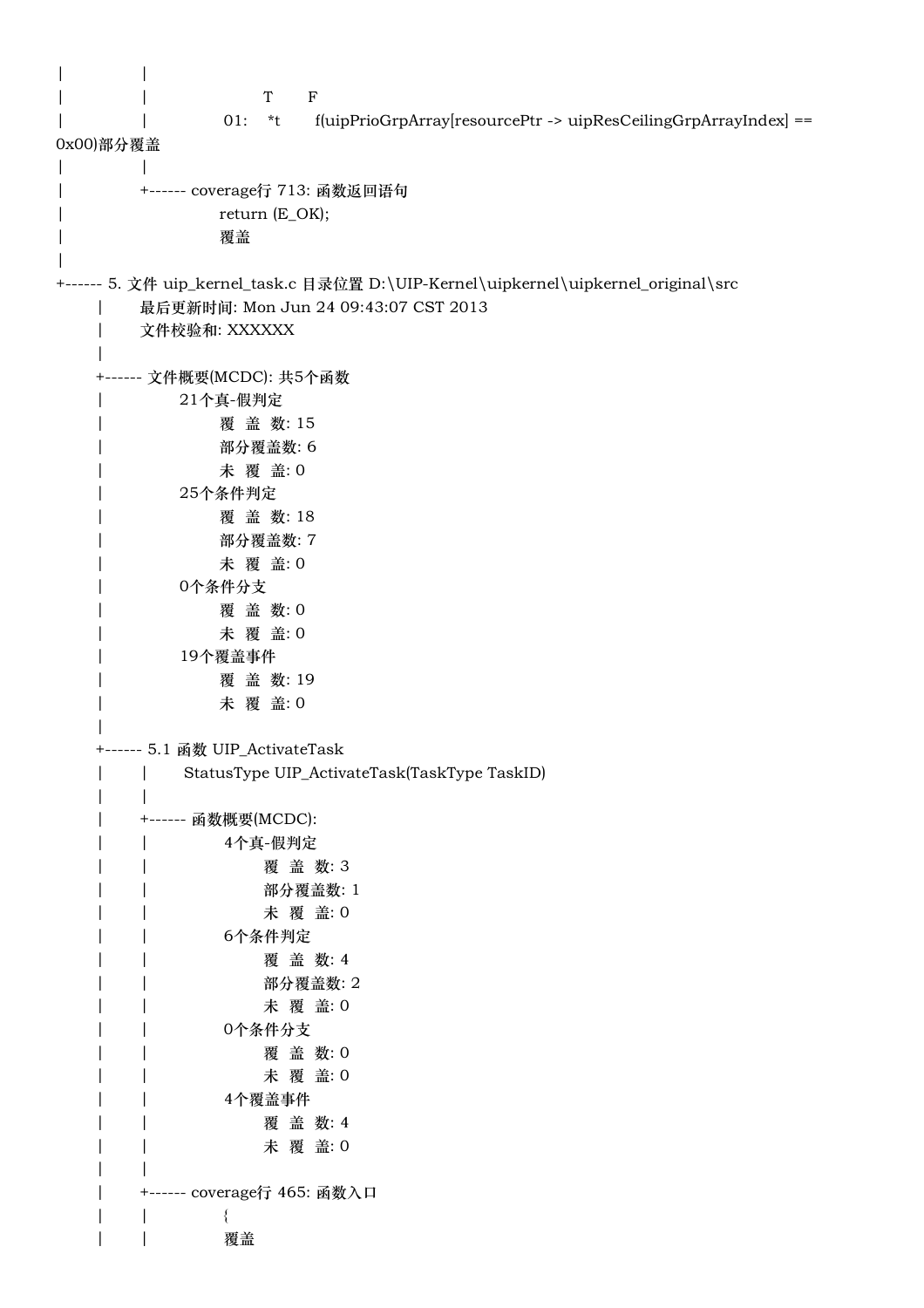```
| \cdot | | +------ decision行 475: if语句中的条件表达式
    | | (TaskID < uip_TASK_MAX) && (TaskID >= 0)
   | \cdot | | | T F
   | | 01: *tt *fx((TaskID < uip_TASK_MAX))覆盖
   | | 02: *tt *tf((TaskID >= 0))覆盖
 | |
    | +------ decision行 482: if语句
    | | ((taskPtr -> uipTaskState) & uip_TASK_STATE_MASK) == SUSPENDED_STATE
   | \cdot | | | T F
    | | 01: *t *f(((taskPtr -> uipTaskState) & uip_TASK_STATE_MASK) ==
SUSPENDED_STATE)覆盖
   | \cdot | | +------ decision行 503: if语句中的条件表达式
    | | (uipNestedInterrupts == 0) && (uipSchedulerLock == 0)
   | \cdot | | | T F
    | | 01: *tt fx((uipNestedInterrupts == 0))部分覆盖
   | | 02: *tt tf((uipSchedulerLock == 0))部分覆盖
 | |
    | +------ decision行 512: if语句
    | | (taskPtr -> uipActivatedNumber) < ACTIVATED_NUM_MAX
   | \cdot | | | T F
    | | 01: *t *f((taskPtr -> uipActivatedNumber) < ACTIVATED_NUM_MAX)覆盖
 | |
    | +------ coverage行 523: 函数返回语句
    | | return (E_OS_LIMIT);
    | | 覆盖
   | \cdot | | +------ coverage行 531: 函数返回语句
    | | return (E_OK);
    | | 覆盖
   | \cdot | | +------ coverage行 538: 函数返回语句
    | return (E_OS_ID);
    | 覆盖
    |
    +------ 5.2 函数 UIP_TerminateTask
   | | StatusType UIP TerminateTask (VOID)
   | \cdot | | +------ 函数概要(MCDC):
    | | 6个真-假判定
   | | | 覆 盖 数: 4
    | | 部分覆盖数: 2
    | | 未 覆 盖: 0
    | | 6个条件判定
   | | 离 蓋 数: 4
    | | 部分覆盖数: 2
```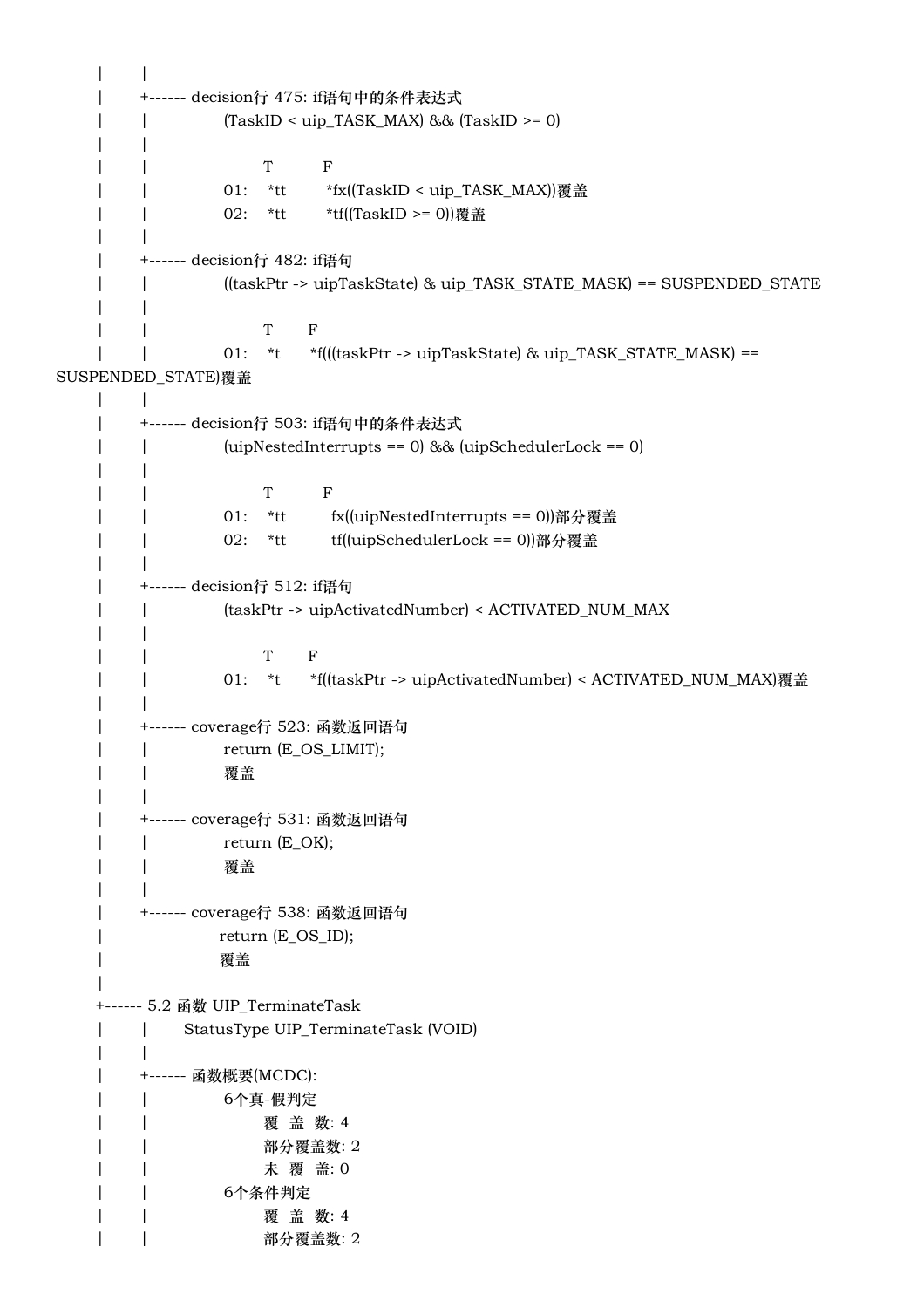| | 本覆 盖: 0 | | 0个条件分支 | | 覆 盖 数: 0 | | 未 覆 盖: 0 | | 4个覆盖事件 | | | 覆 盖 数: 4 | | 未 覆 盖: 0  $| \cdot |$  | +------ coverage行 601: 函数入口 | | { | | 覆盖  $| \cdot |$  | +------ decision行 607: if语句 | | uipNestedInterrupts != 0  $| \cdot |$  | | T F | | 01: \*t \*f(uipNestedInterrupts != 0)覆盖  $| \cdot |$  | +------ coverage行 610: 函数返回语句 | | return (E\_OS\_CALLEVEL); | | 覆盖  $| \cdot |$  | +------ decision行 613: if语句 | | uipSchedulerLock != 0  $\| \cdot \|$  | | T F | | 01: \*t \*f(uipSchedulerLock != 0)覆盖  $| \cdot |$  | +------ coverage行 616: 函数返回语句 | | return (uip\_SCHEDULER\_LOCKED); | | 覆盖  $\| \cdot \|$  | +------ decision行 626: if语句 | | (taskPtr -> uipResources) != 0  $| \cdot |$  | | T F | | 01: \*t \*f((taskPtr -> uipResources) != 0)覆盖  $\| \cdot \|$  | +------ coverage行 632: 函数返回语句 | | return (E\_OS\_RESOURCE); | | 覆盖  $| \cdot |$  | +------ decision行 651: if语句 | | (taskPtr -> uipActivatedNumber) == 0 | | | | T F | | 01: \*t \*f((taskPtr -> uipActivatedNumber) == 0)覆盖  $| \cdot |$  | +------ decision行 668: if语句 | | (taskPtr -> uipDispatchPrio) != (taskPtr -> uipReadyPrio)  $| \cdot |$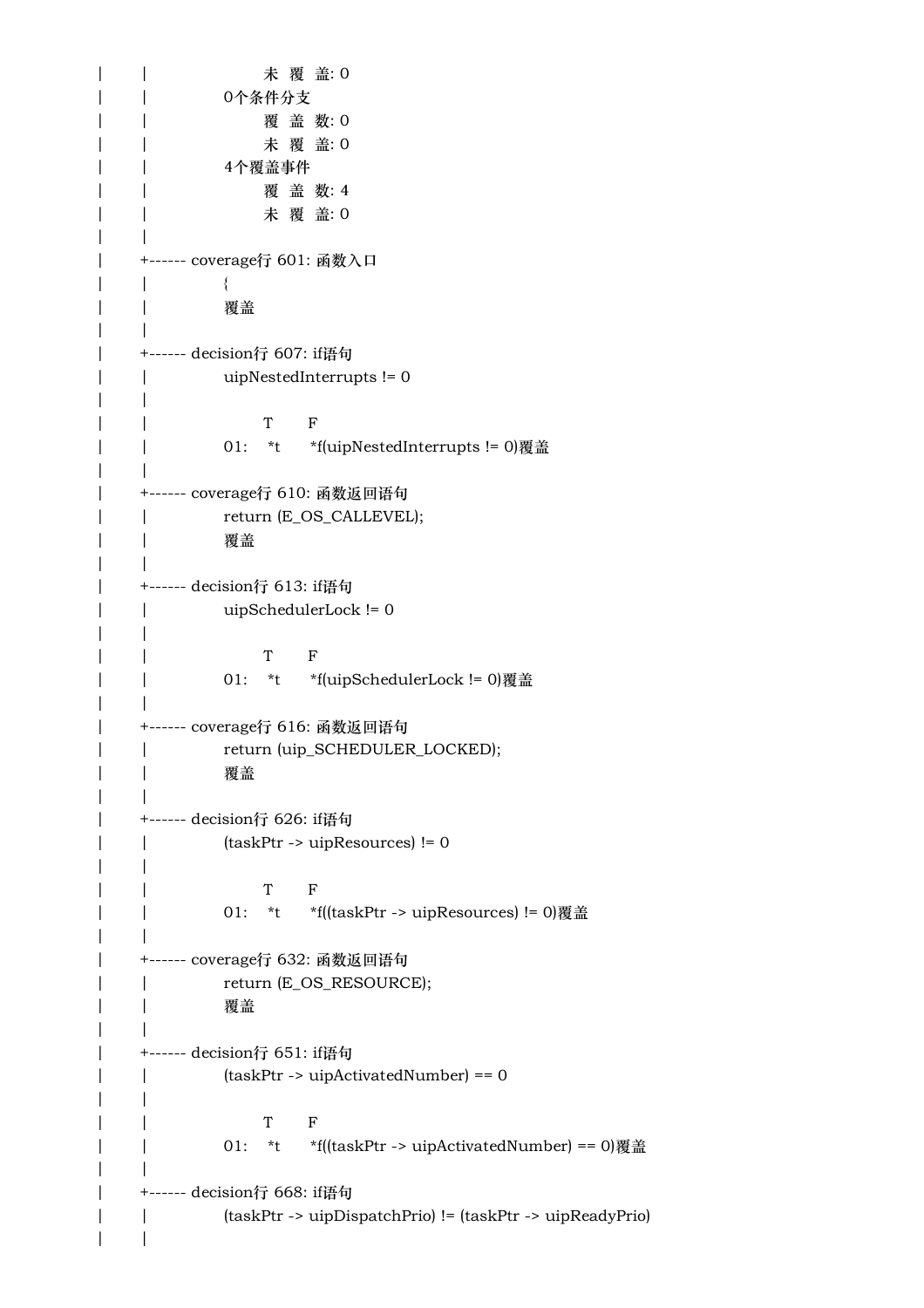```
 | | T F
   | | 01: *t f((taskPtr -> uipDispatchPrio) != (taskPtr -> uipReadyPrio))部分覆盖
   | \cdot | | +------ decision行 673: if语句
    | uipPrioGrpArray[taskPtr -> uipDispPrioGrpArrayIndex] == 0x00
    | 
 | T F
    | 01: *t f(uipPrioGrpArray[taskPtr -> uipDispPrioGrpArrayIndex] == 0x00)部分覆
盖
    |
    +------ 5.3 函数 UIP_ChainTask
    | | StatusType UIP_ChainTask (TaskType TaskID)
   | \cdot | | +------ 函数概要(MCDC):
    | | 9个真-假判定
   | | | 覆 盖 数: 6
    | | 部分覆盖数: 3
    | | 未 覆 盖: 0
    | | 10个条件判定
   | | | 覆 盖 数: 7
    | | 部分覆盖数: 3
   | | 本覆 盖: 0
    | | 0个条件分支
    | | 覆 盖 数: 0
   | | 本覆 盖: 0
    | | 6个覆盖事件
   | | | 覆 盖 数: 6
   | | 本覆 盖: 0
 | |
    | +------ coverage行 780: 函数入口
 | | {
    | | 覆盖
   \| \cdot \| | +------ decision行 786: if语句
    | | uipNestedInterrupts != 0
   | \cdot | | | T F
    | | 01: *t *f(uipNestedInterrupts != 0)覆盖
 | |
    | +------ coverage行 789: 函数返回语句
   | | return (E_OS_CALLEVEL);
    | | 覆盖
 | |
    | +------ decision行 792: if语句
    | | uipSchedulerLock != 0
   | \cdot | | | T F
    | | 01: *t *f(uipSchedulerLock != 0)覆盖
 | |
    | +------ coverage行 795: 函数返回语句
   | | return (uip SCHEDULER LOCKED);
```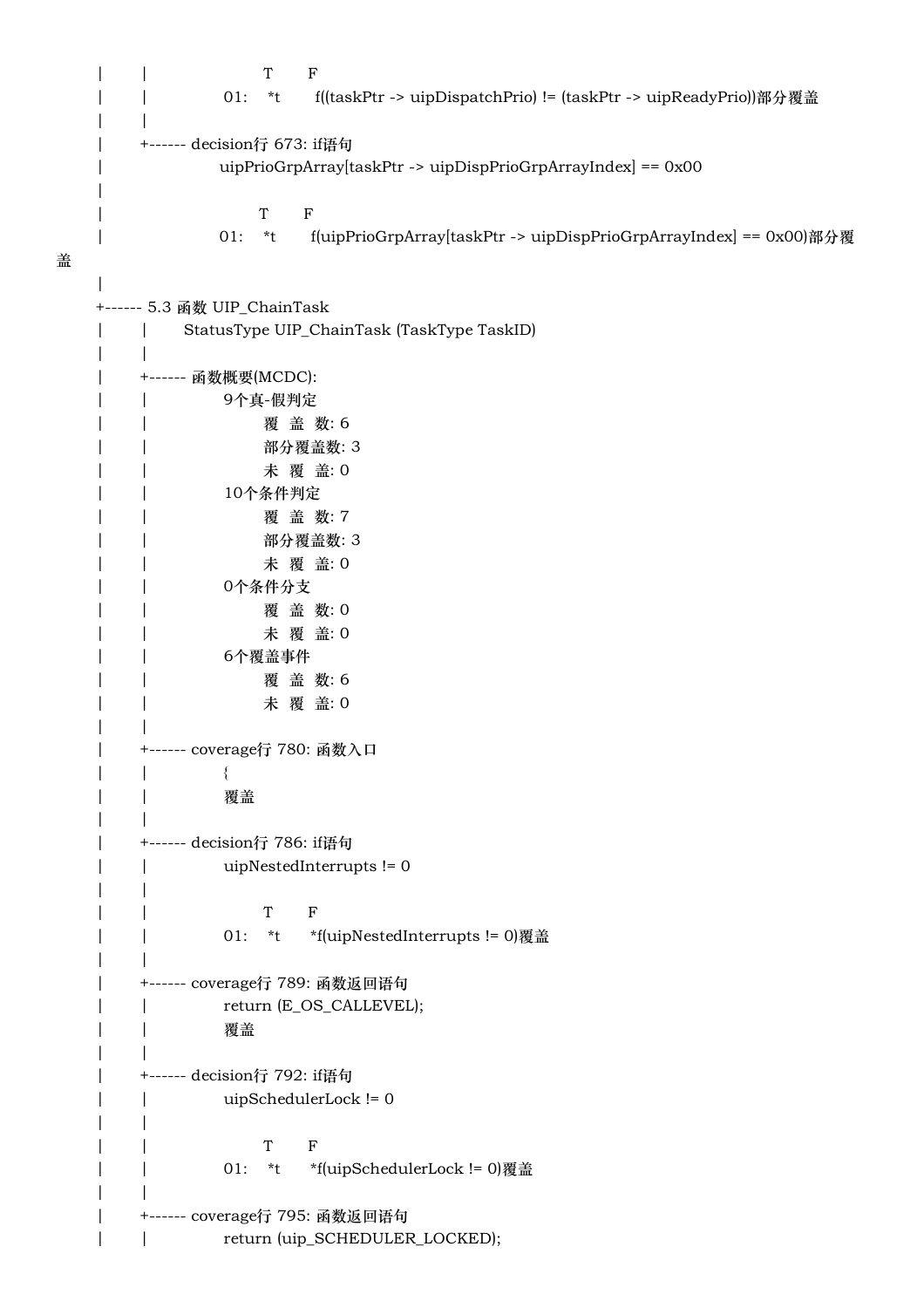| | 覆盖 | | | +------ decision行 804: if语句中的条件表达式 | | (TaskID < uip\_TASK\_MAX) && (TaskID >= 0)  $| \cdot |$  | | T F | | 01: \*tt \*fx((TaskID < uip\_TASK\_MAX))覆盖 | | 02: \*tt \*tf((TaskID >= 0))覆盖 | | | +------ decision行 810: if语句 | | (taskCurrentPtr -> uipResources) != 0  $| \cdot |$  | | T F | | 01: \*t \*f((taskCurrentPtr -> uipResources) != 0)覆盖 | | | +------ coverage行 816: 函数返回语句 | | return (E\_OS\_RESOURCE); | | 覆盖  $| \cdot |$  | +------ decision行 824: if语句 | | taskPtr != uipCurrentTaskTCBPtr  $| \cdot |$  | | T F | | 01: \*t \*f(taskPtr != uipCurrentTaskTCBPtr)覆盖 | | | +------ decision行 827: if语句 | | ((taskPtr -> uipTaskState) & uip\_TASK\_STATE\_MASK) == SUSPENDED\_STATE  $| \cdot |$  | | T F | | 01: \*t \*f(((taskPtr -> uipTaskState) & uip\_TASK\_STATE\_MASK) == SUSPENDED\_STATE)覆盖  $| \cdot |$  | +------ coverage行 853: 函数返回语句 | | return (E\_OS\_LIMIT); | | 覆盖  $| \cdot |$  | +------ decision行 885: if语句 | | (taskCurrentPtr -> uipDispatchPrio) != (taskCurrentPtr -> uipReadyPrio)  $| \cdot |$  | | T F | | 01: \*t f((taskCurrentPtr -> uipDispatchPrio) != (taskCurrentPtr -> uipReadyPrio))部分覆盖  $| \cdot |$  | +------ decision行 890: if语句 | | uipPrioGrpArray[taskCurrentPtr -> uipDispPrioGrpArrayIndex] == 0x00  $| \cdot |$  | | T F | | 01: \*t f(uipPrioGrpArray[taskCurrentPtr -> uipDispPrioGrpArrayIndex] == 0x00)部分覆盖 | | | +------ decision行 915: if语句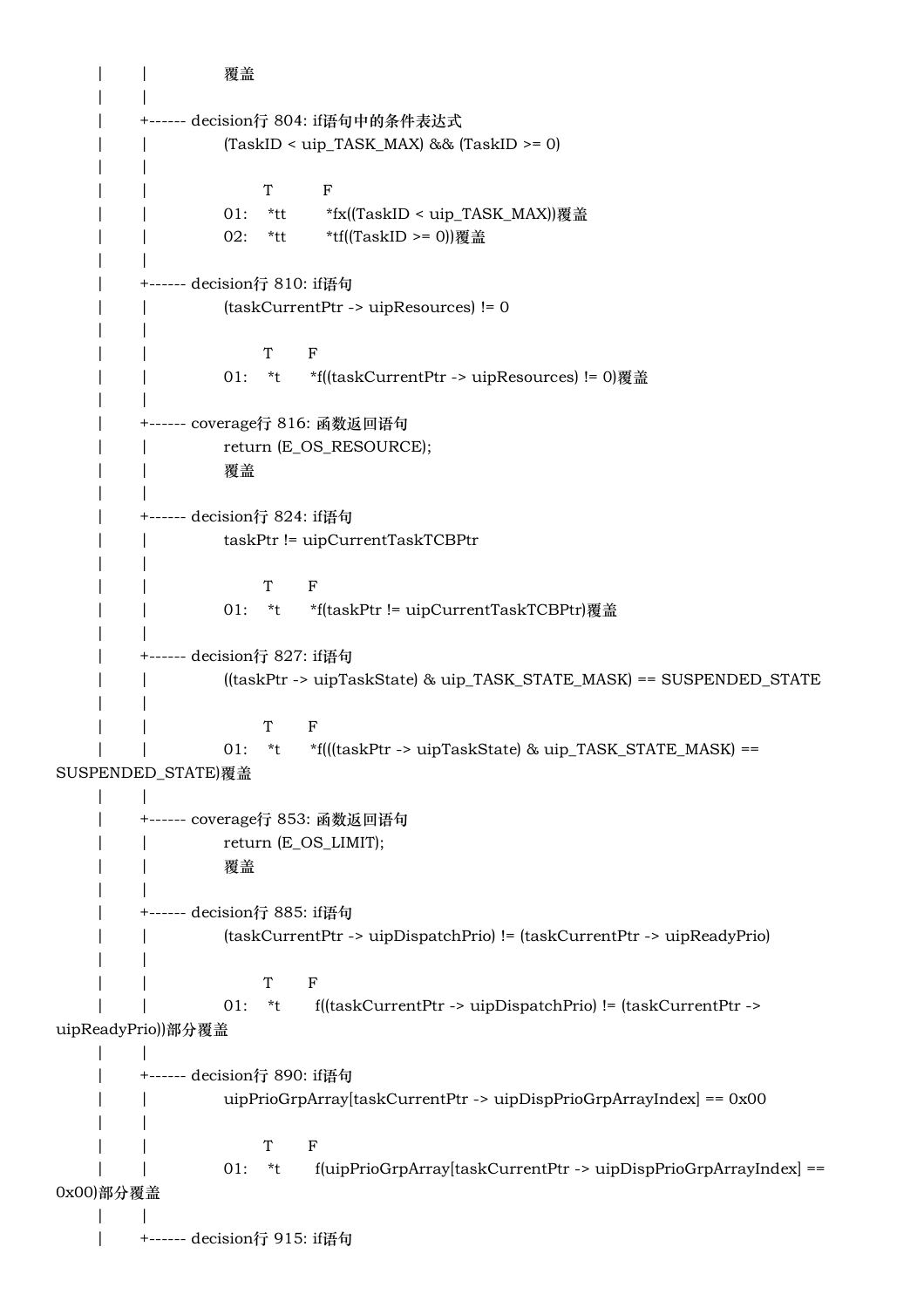| | (taskCurrentPtr -> uipActivatedNumber) != 0  $| \cdot |$  | | T F | | 01: \*t f((taskCurrentPtr -> uipActivatedNumber) != 0)部分覆盖  $| \cdot |$  | +------ coverage行 930: 函数返回语句 | return (E\_OS\_ID); | 覆盖 | +------ 5.4 函数 UIP\_GetTaskID | | StatusType UIP\_GetTaskID (TaskRefType TaskID)  $| \cdot |$  | +------ 函数概要(MCDC): | | 1个真-假判定 | | | 覆盖数: 1 | | 部分覆盖数: 0 | | 未 覆 盖: 0 | | 1个条件判定 | | | 覆盖数:1 | | 部分覆盖数: 0 | | 未 覆 盖: 0 | | 0个条件分支 | | 覆 盖 数: 0 | | 未 覆 盖: 0 | | 2个覆盖事件 | | 覆 盖 数: 2 | | 未 覆 盖: 0  $| \cdot |$  | +------ coverage行 986: 函数入口 | | { | | 覆盖  $| \cdot |$  | +------ decision行 992: if语句 | | taskCurrentPtr == uip\_NULL  $| \cdot |$  | | T F | | 01: \*t \*f(taskCurrentPtr == uip\_NULL)覆盖 | | | +------ coverage行 1002: 函数返回语句 | return (E\_OK); | 覆盖 | +------ 5.5 函数 UIP\_GetTaskState | StatusType UIP\_GetTaskState (TaskType TaskID, TaskStateRefType State) | +------ 函数概要(MCDC): | 1个真-假判定 | 覆 盖 数: 1 | 部分覆盖数: 0 | 未 覆 盖: 0 | 2个条件判定